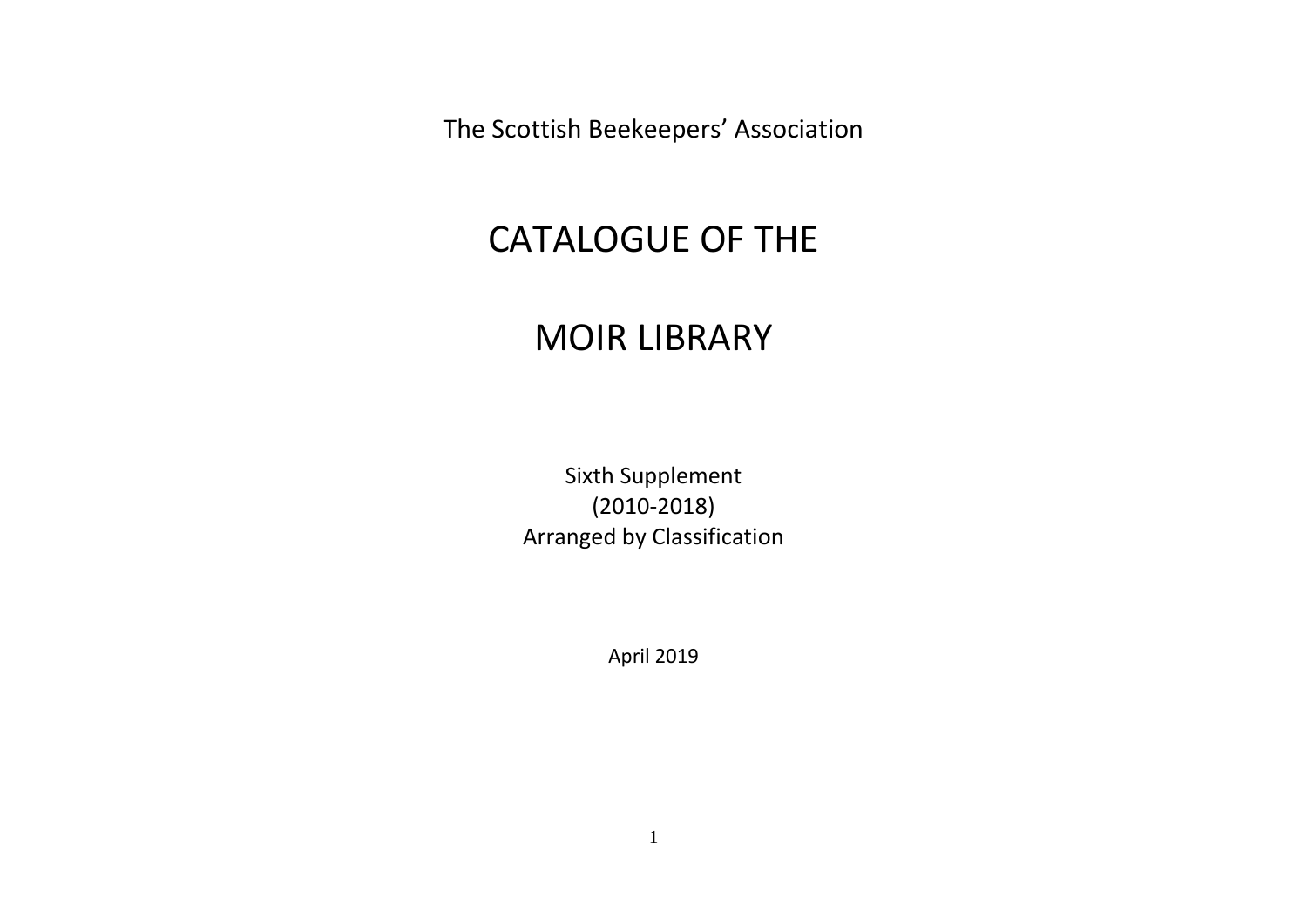## MAIN DIVISIONS OF THE LIBRARY OF CONGRESS CLASSIFICATION OF THE BOOKS BEES AND BEEKEEPING SF 514-540

| SF        | <b>NUMBER</b> | <b>SUBJECT AREA</b>                                 | PAGE           |
|-----------|---------------|-----------------------------------------------------|----------------|
| SF        | 514           | NATURAL HISTORY OF BEES                             | 4              |
| <b>SF</b> | 515           | NATURAL HISTORY OF THE HIVE BEE                     | $4 - 5$        |
| SF        | 516           | THE BEE IN LITERATURE AND FOLK LORE                 | 5              |
| SF        | 517           | <b>HISTORY OF BEEKEEPING</b>                        | $5-6$          |
| <b>SF</b> | 518           | <b>BEEKEEPING IN ANTIQUITY</b>                      | 6              |
| SF        | 519           | BIBLIOGRAPHY: CATALOGUES                            | 6              |
| SF        | 520           | CONGRESSES, CONFERENCES, EXHIBITIONS                | $6 - 7$        |
| SF        | 521           | PERIODICALS AND SOCIETIES                           | $\overline{7}$ |
| SF        | 522           | DOCUMENTS, LAW AND LEGISLATION                      | 8              |
| SF        | 523           | HISTORY, GENERAL WORKS, TEXT BOOKS USA              | 8              |
| SF        | 525           | HISTORY, GENERAL WORKS, TEXT BOOKS, GREAT BRITAIN   | $8 - 10$       |
| SF        | 527           | HISTORY, GENERAL WORKS, TEXT BOOKS, FRANCE          | 11             |
| SF        | 528           | HISTORY, GENERAL WORKS, TEXT BOOKS, GERMANY         | 11             |
| SF        | 529           | HISTORY, GENERAL WORKS, TEXT BOOKS, OTHER COUNTRIES | 11             |
| SF        | 530           | <b>GENERAL WORKS FOR CHILDREN AND BEGINNERS</b>     | $11 - 12$      |
| SF        | 531           | COMMERCIAL ORGANISATION, BEE FARMING                | 12             |
| SF        | 532           | <b>HIVES AND APPLIANCES</b>                         | $12 - 13$      |
| SF        | 533           | CATALOGUES OF BEEKEEPERS SUPPLIES                   | 13             |
| SF        | 534           | BEE BREEDING. QUEEN REARING                         | $13 - 14$      |
| <b>SF</b> | 535           | HONEY PLANTS. BOTANY FOR BEEKEEPERS                 | 14             |
| SF        | 536           | BEES IN AGRICULTURE. CROP POLLINATION               | $14 - 15$      |
| SF        | 537           | SPECIAL PROBLEMS IN MANAGEMENT                      | 15             |
| <b>SF</b> | 538           | <b>DISEASES AND PESTS</b>                           | $15 - 17$      |
| SF        | 539           | HONEY AND OTHER HIVE PRODUCTS                       | 17             |
| SF        | 540           | USES OF HONEY. MEDICINAL AND NUTRITIONAL VALUE      | 17             |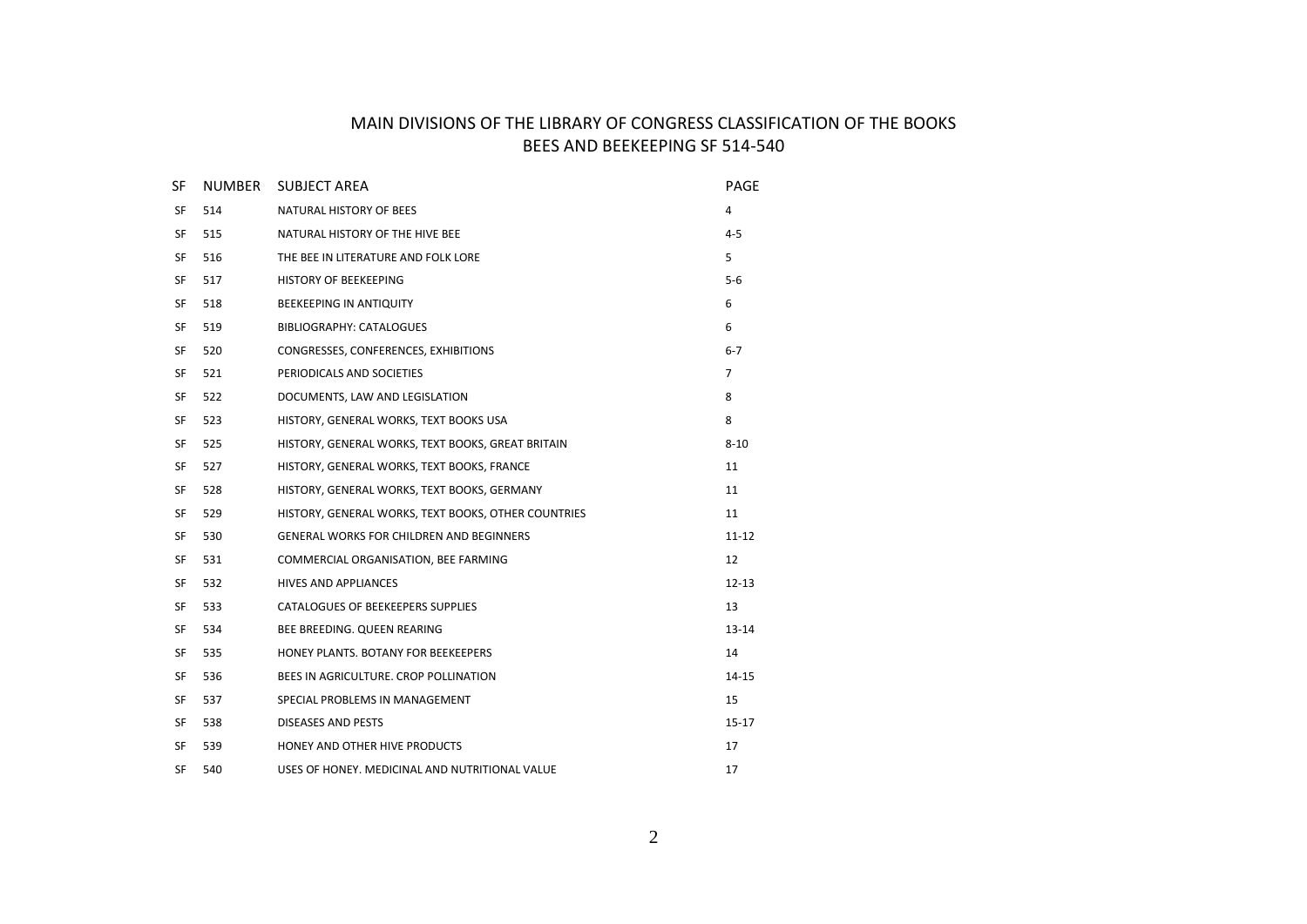| Date | Book No | Class No      | Author                           | Title                                                 | Remarks        |
|------|---------|---------------|----------------------------------|-------------------------------------------------------|----------------|
| 2017 | ML3743  | QH211         | Maurer R                         | <b>Practical Microscopy for Beginners</b>             |                |
| 2011 | ML3401  | QK926         | Clapham, Tutin and Warburg       | Flora of the British Isles                            |                |
| 2012 | ML3463  | QK926         | Percival MS                      | <b>Floral Biology</b>                                 |                |
| 2015 | ML3638  | QL463         | Edmunds P                        | When is a Bee not a Bee                               |                |
| 2015 | ML3655  | QL467         | Ministry of Ag, Fish and Food    | Beneficial Insects and Mites Bulletin 20              |                |
| 2011 | ML3398  | QL47          | Nicholson HA                     | Manual of Zoology for the Use of Students             | Robert Couston |
| 2016 | ML3709  | <b>QL482G</b> | Imms AB                          | <b>Insect Natural History</b>                         |                |
| 2012 | ML3453  | QL496         | Carreck N and Johnson AW         | Aspects of Sociality in Insects                       |                |
| 2013 | ML3523  | QL496         | Fabre JH                         | Fabre's Book of Insects Retold by Mrs Rodolph Stawell |                |
| 2013 | ML3522  | QL496         | Lubbock J                        | On the Senses, Instincts and Intelligence of Animals  |                |
| 2011 | ML3404  | QL496         | Wigglesworth VB                  | The Principles of Insect Physiology                   |                |
| 2016 | ML3670  | QL541         | Pye JD                           | Moths and Bats: Pollen and Nectar Collection at Night |                |
| 2012 | ML3452  | QL568 A6      | Benjamin A and McCallum B        | A World Without Bees                                  |                |
| 2011 | ML3393  | QL785         | Manning A                        | An Introduction to Animal Behaviour                   |                |
| 2011 | ML3392  | QR926         | Holme FE                         | <b>Familiar Wild Flowers</b>                          |                |
| 2013 | ML3542  | S509          | Winfield AR                      | Changes in Modern Agriculture                         |                |
| 2018 | ML3825  | S537.3 B13    | Badger M                         | How to use a Horsley Board for Swarm Control          |                |
| 2014 | ML3586  | S678.5        | Edinburgh College of Agriculture | Annual Report 1973                                    |                |
| 2014 | ML3587  | S678.5        | Edinburgh College of Agriculture | Annual Report 1974                                    |                |
| 2014 | ML3588  | S678.5        | Edinburgh College of Agriculture | Annual Report 1975                                    |                |
| 2014 | ML3589  | S678.5        | Edinburgh College of Agriculture | Annual Report 1976                                    |                |
| 2014 | ML3590  | S678.5        | Edinburgh College of Agriculture | Annual Report 1977                                    |                |
| 2014 | ML3591  | S678.5        | Edinburgh College of Agriculture | Annual Report 1978                                    |                |
| 2014 | ML3592  | S678.5        | Edinburgh College of Agriculture | Annual Report 1979                                    |                |
| 2014 | ML3593  | S678.5        | Edinburgh College of Agriculture | Annual Report 1980                                    |                |
| 2014 | ML3594  | S678.5        | Edinburgh College of Agriculture | Annual Report 1981                                    |                |
| 2014 | ML3595  | S678.5        | Edinburgh College of Agriculture | Annual Report 1982                                    |                |
| 2014 | ML3596  | S678.5        | Edinburgh College of Agriculture | Annual Report 1983                                    |                |
| 2016 | ML3687  | SF            | Armitt JH                        | Beekeeping for Recreation and Profit                  |                |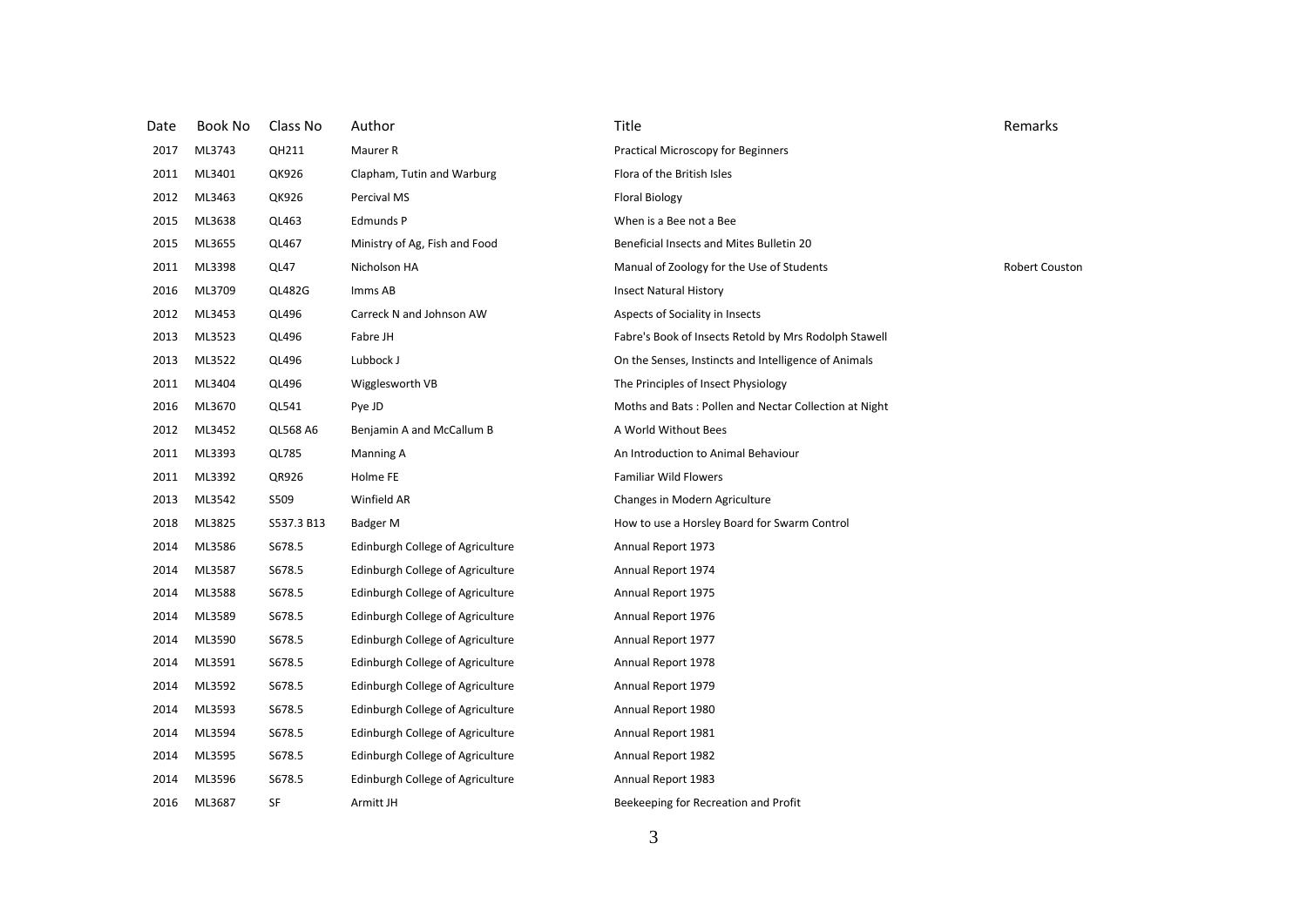| 2012 | ML3457 | SF514     | Evans E, Burns I and Spivak M | <b>Befriending Bumblebees</b>                                                |                                 |
|------|--------|-----------|-------------------------------|------------------------------------------------------------------------------|---------------------------------|
| 2017 | ML3798 | SF514     | O'Toole                       | <b>Bumblebees</b>                                                            | From Peter Browne, Lochaber     |
| 2017 | ML3799 | SF514     | O'Toole                       | <b>Bumblebees</b>                                                            | From Peter Browne, Lochaber     |
| 2017 | ML3751 | SF514 A38 | Alford DV                     | <b>Bumble bee Distribution Maps Scheme</b>                                   | From Peter Browne, Lochaber     |
| 2017 | ML3772 | SF514 F12 | Fabre JH                      | <b>Bramble Bees and Others</b>                                               | From Peter Browne, Lochaber     |
| 2017 | ML3773 | SF514 F12 | Fabre JH                      | The Mason Bees                                                               | From Peter Browne, Lochaber     |
| 2013 | ML3546 | SF514 F85 | Free JB and Williams IH       | Preliminary Observations on the Occupation of Artificial Nests by Osmia rufa |                                 |
| 2014 | ML3557 | SF514 G68 | Goulson D                     | A Sting in the Tale                                                          |                                 |
| 2011 | ML3416 | SF514 L92 | Lubbock J                     | Ants, Bees and Wasps 9th Edition                                             |                                 |
| 2016 | ML3716 | SF514 M58 | Manley ROB                    | Beekeeping in Britain                                                        |                                 |
| 2016 | ML3717 | SF514 M58 | <b>Metcalf FH</b>             | The Bee Community                                                            |                                 |
| 2017 | ML3794 | SF514 M84 | Morgan and Perceval           | Rearing and Management of Bumble Bees                                        | From Peter Browne, Lochaber     |
| 2014 | ML3563 | SF514 N73 | Nixon G                       | The World of Beekeeping                                                      |                                 |
| 2012 | ML3471 | SF514 S25 | Saunders E                    | Wild Bees, Wasps and Ants                                                    |                                 |
| 2017 | ML3807 | SF514 S25 | Saunders E                    | Hymenoptera Aculeata of the British Isles                                    | From Peter Browne, Lochaber     |
| 2016 | ML3684 | SF514 S45 | Seeley TD                     | Following the Wild Bees The Craft and Science of Bee Hunting                 |                                 |
| 2017 | ML3810 | SF514 S63 | Sladen FWL                    | The Humble Bee                                                               | From Peter Browne, Lochaber     |
| 2017 | ML3819 | SF514 Z19 | Zahradnik J                   | Bees, Wasps and Ants                                                         | From Peter Browne, Lochaber     |
| 2017 | ML3820 | SF514.9   | Zeuner FE and Manning FJ      | Monograph of Fossil Bees                                                     | From Peter Browne, Lochaber     |
| 2017 | ML3801 | SF514.P97 | Prys-Jones and Corbett        | <b>Bumblebees</b>                                                            | From Peter Browne, Lochaber     |
| 2015 | ML3618 | SF515 D65 | Doering                       | A Bee is Born                                                                |                                 |
| 2017 | ML3776 | SF515 F85 | Free JB [ed]                  | Honeybee Biology                                                             | From Peter Browne, Lochaber     |
| 2017 | ML3779 | SF515 G69 | Gould J and CG                | The Honey Bee                                                                | From Peter Browne, Lochaber     |
| 2016 | ML3711 | SF515 K45 | Khalifman I                   | <b>Bees</b>                                                                  |                                 |
| 2017 | ML3806 | SF515 R98 | <b>Ruttner F</b>              | Biogeography and Taxonomy of Honey Bees                                      | From Peter Browne, Lochaber     |
| 2015 | ML3647 | SF515 S26 | Savage C                      | Bees, Nature's Little Workers                                                |                                 |
| 2015 | ML3648 | SF515 S26 | Savage C                      | Bees, Nature's Little Workers                                                |                                 |
| 2011 | ML3413 | SF515 T22 | Tautz J                       | The Buzz about Bees                                                          | Lost by borrower, replaced 3/16 |
| 2016 | ML3662 | SF515 T22 | Tautz J                       | The Buzz about Bees                                                          |                                 |
| 2017 | ML3817 | SF515W    | <b>Winston ML</b>             | Biology of the Honey Bee                                                     | From Peter Browne, Lochaber     |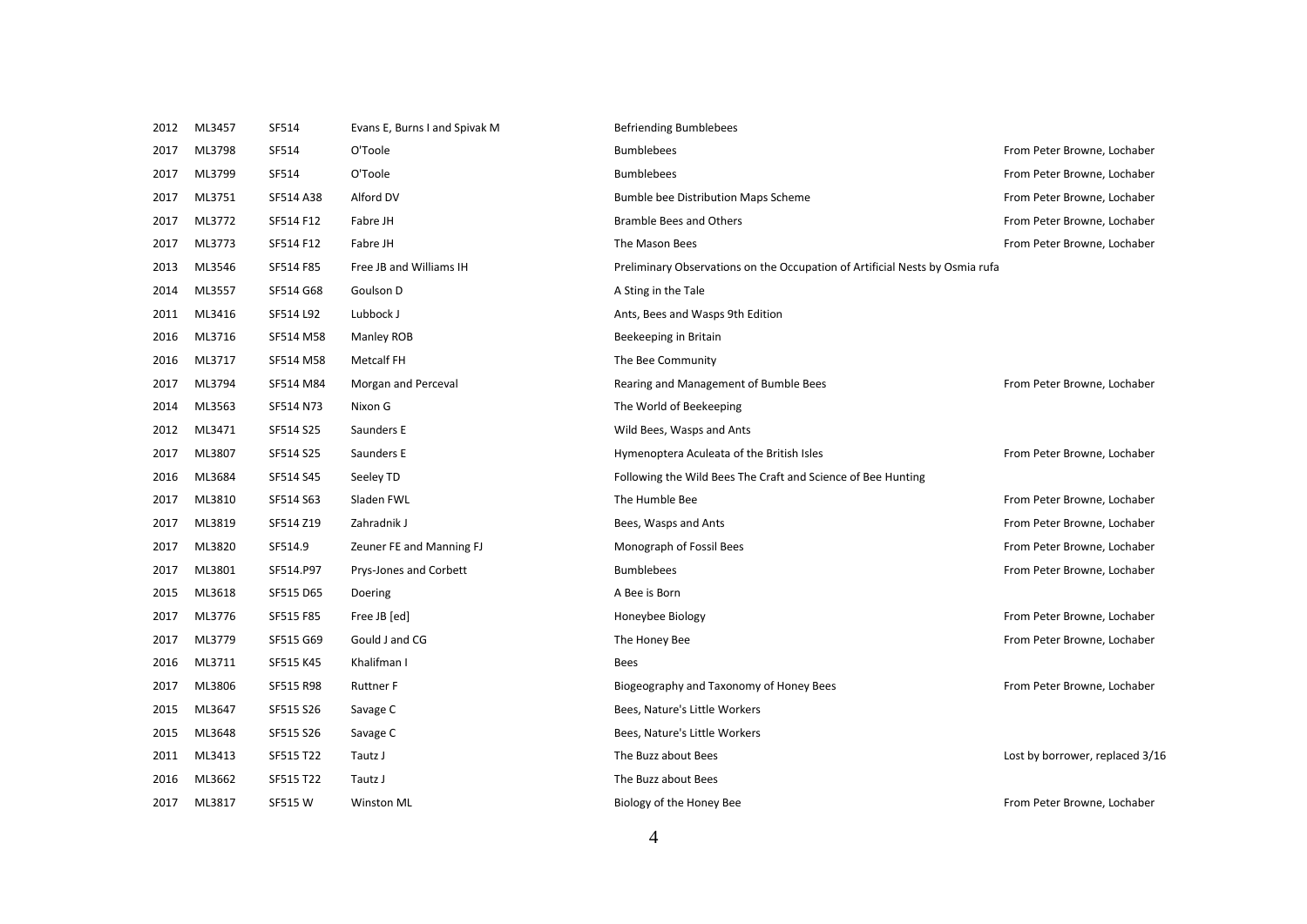| 2014 | ML3611 | SF515 W72   | Williams IH              | <b>Chemical Communication in Honeybees</b>                  |                             |
|------|--------|-------------|--------------------------|-------------------------------------------------------------|-----------------------------|
| 2015 | ML3649 | SF515 W78   | <b>Winston ML</b>        | From Where I sit; Essays on Bees, Beekeeping and Science    |                             |
| 2015 | ML3643 | SF515.1     | Seeley TD                | Honeybee Ecology                                            |                             |
| 2017 | ML3812 | SF515.1     | Storch H                 | At the Hive Entrance                                        | From Peter Browne, Lochaber |
| 2014 | ML3584 | SF515.1 M95 | Muller H                 | La Merveilleuse Loi de la Grappe                            |                             |
| 2017 | ML3777 | SF515.12    | Free JB                  | <b>Pheromones of Social Bees</b>                            | From Peter Browne, Lochaber |
| 2018 | ML3821 | SF515.3 C87 | Cowley M                 | The Honey Bee Illustrated                                   |                             |
| 2012 | ML3444 | SF515.3 H56 | Herrold-Hempsall W       | The Anatomy, Physiology and Natural History of the Honeybee |                             |
| 2016 | ML2665 | SF515.3 M86 | Morrison GD              | Muscles of the Honey Bee pts 1,2 and 3                      |                             |
| 2014 | ML3575 | SF515.3 M96 | Morrison G               | The Muscles of the Adult Honey Bee                          |                             |
| 2015 | ML3635 | SF515.5     | Davis C                  | Organisation and Colony Reproduction in the Honey Bee       |                             |
| 2015 | ML3641 | SF515.5     | Seeley TD                | Honeybee Democracy                                          |                             |
| 2015 | ML3642 | SF515.5     | Seeley TD                | The Wisdom of the Hive                                      |                             |
| 2014 | ML3598 | SF515.5 N42 | Nelson JA                | Morphology of the Honey Bee                                 |                             |
| 2014 | ML3608 | SF515.7     | Pickard RS               | Bees, Magnetism and Electricity                             |                             |
| 2014 | ML3553 | SF515.7 B54 | <b>Bertholf L</b>        | Reactions of the Honeybee to Light                          |                             |
| 2017 | ML3757 | SF515.7 B66 | Boys R                   | Listen to the Bees                                          | From Peter Browne, Lochaber |
| 2011 | ML3421 | SF515.7 F82 | Francon J                | The Mind of the Bees by H Eltringham                        | Gifted by John Macarthur    |
| 2016 | ML3721 | SF515.7 R48 | Ribbands JR              | Behaviour and Social Life of Honeybees                      |                             |
| 2016 | ML3736 | SF515.7 W12 | Wadey HJ                 | Behaviour of Bees and Beekeepers                            |                             |
| 2011 | ML3437 | SF516       | Maeterlinck M            | The Life of the Bee                                         |                             |
| 2012 | ML3484 | SF516       | Maeterlinck M            | The Life of the Bee                                         |                             |
| 2016 | ML3715 | SF516       | Maeterlinck M            | The Life of the Bee                                         |                             |
| 2017 | ML3800 | SF516       | Owsianka                 | Legend of the Hive                                          | From Peter Browne, Lochaber |
| 2017 | ML3813 | SF516       | Stuart FS                | City of the Bees                                            | From Peter Browne, Lochaber |
| 2016 | ML3731 | SF516.1 S91 | <b>Stratton-Porter G</b> | The Keeper of Bees                                          |                             |
| 2017 | ML3775 | SF517       | Free JB                  | <b>Bees and Mankind</b>                                     | From Peter Browne, Lochaber |
| 2011 | ML3424 | SF517.2     | Hawker RJ                | The Enigma that was Thomas William Cowan                    | Gifted by the Author        |
| 2015 | ML3653 | SF517.2     | Johnston J               | A Nomad among the Bees                                      |                             |
| 2012 | ML3465 | SF517.2     | Robson WS                | Reflections on Beekeeping                                   |                             |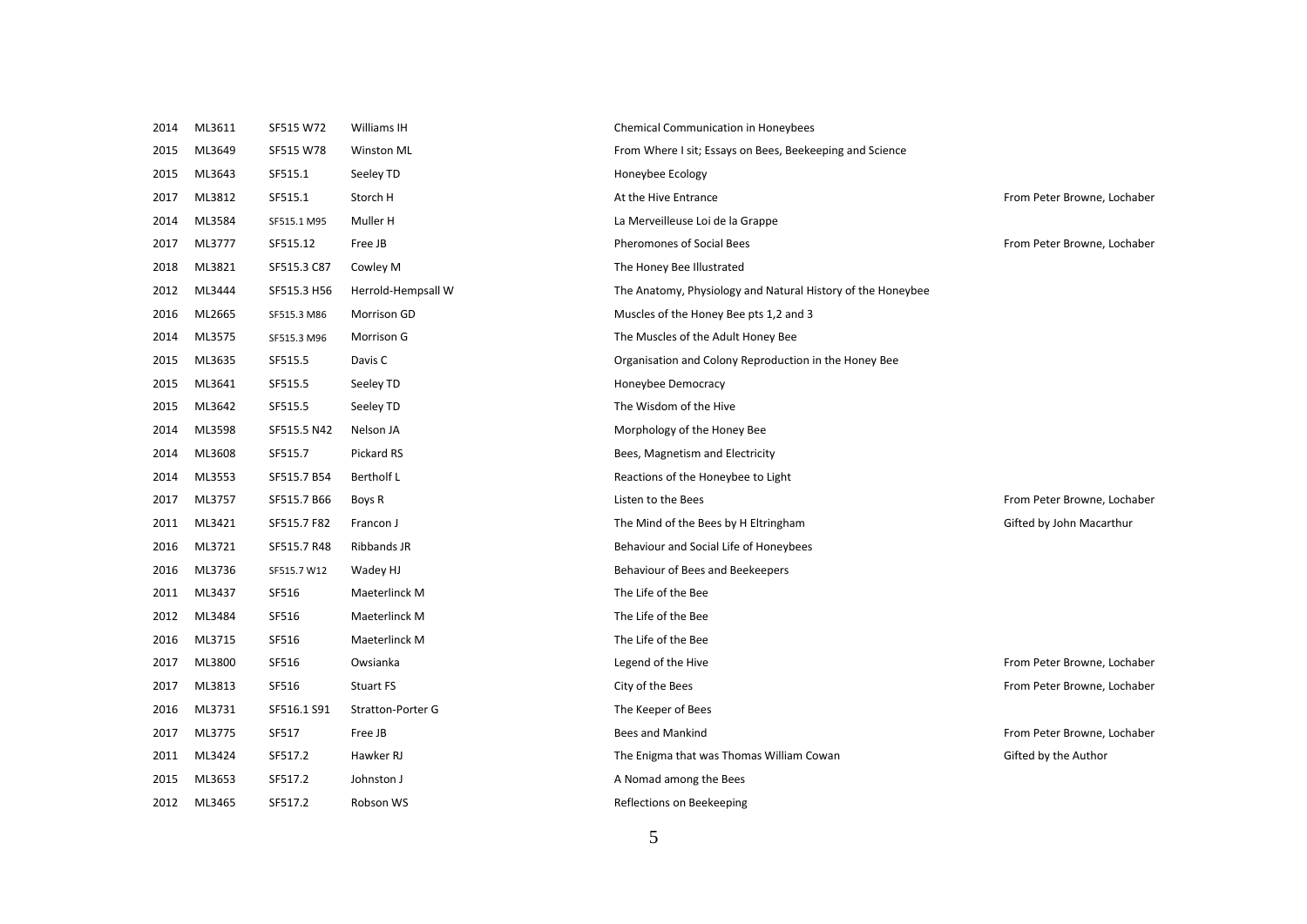| 2012 | ML3455 | SF517.2       | Smith AR                          | William Charles Cotton MA 1813-1879                               |                             |
|------|--------|---------------|-----------------------------------|-------------------------------------------------------------------|-----------------------------|
| 2013 | ML3519 | SF517.5 C94   | Crompton J                        | The Hive                                                          |                             |
| 2011 | ML3434 | SF517.5 E25   | Edwardes T                        | The Lore of the Honeybee                                          | Gifted by John Macarthur    |
| 2016 | ML3700 | SF517.5 E25   | Edwardes T                        | The Lore of the Honeybee                                          |                             |
| 2016 | ML3713 | SF517.5 M14   | Mace H                            | Bee Matters and Bee Masters                                       |                             |
| 2012 | ML3451 | SF517.5 W7    | Wilson B                          | The Hive                                                          |                             |
| 2012 | ML3470 | SF517.5 W72   | Williams C                        | The Story of the Hive                                             |                             |
| 2017 | ML3745 | SF517.8       | <b>BBKA News Special Issue</b>    | General Husbandry                                                 |                             |
| 2013 | ML3495 | SF517.8       | Yates JD and Yates BD             | Beekeeping Study Notes for the BBKA Exams, Modules 5,6,7 and 8    |                             |
| 2013 | ML3496 | SF517.8       | Yates JD and Yates BD             | Beekeeping Study Notes for the BBKA Exam, Modules 1,2 and 3       |                             |
| 2013 | ML3497 | SF517.8       | Yates JD and Yates BD             | Beekeeping Study Notes for the BBKA Exam, Modules 1,2 and 3       |                             |
| 2014 | ML3573 | SF517.8       | Yates JD and Yates BD             | Beekeeping Study Notes for the BBKA Examinations                  |                             |
| 2017 | ML3747 | SF517.8       | Yates JD and Yates BD             | Beekeeping Study Notes Basic examination                          |                             |
| 2017 | ML3741 | SF517.9       | Crane E                           | Dictionary of Beekeeping Terms (in various languages)             |                             |
| 2012 | ML3466 | SF517.9       | Crane EE                          | Dictionary of Beekeeping                                          |                             |
| 2015 | ML3621 | SF517.9       | Crane EE                          | Dictionary of Beekeeping Terms Vol 5                              |                             |
| 2011 | ML3407 | <b>SF517E</b> | Ellis H                           | Sweetness and Light                                               |                             |
| 2017 | ML3766 | SF518         | Crane E                           | Rock Art of the Honey Hunters                                     | From Peter Browne, Lochaber |
| 2011 | ML3428 | SF518         | Fraser HM                         | Beekeeping in Antiquity 2nd edition                               | Gifted by John Macarthur    |
| 2011 | ML3432 | SF518         | Fraser HM                         | Beekeeping in Antiquity                                           | Couston Bequest             |
| 2016 | ML3702 | SF518         | Fraser HM                         | Beekeeping in Antiquity                                           |                             |
| 2015 | ML3637 | SF519         | Central Association of Beekeepers | Golden Jubilee Biography                                          |                             |
| 2012 | ML3486 | SF520.13      | International Beekeeping Congress | Report of the 21st International Congress (Russian Edition)       |                             |
| 2010 | ML3882 | SF520.143     | International Beekeeping Congress | Reports of 28th International Apicultural Congress Acapulco 1981  |                             |
| 2010 | ML3388 | SF520.147     | International Beekeeping Congress | Reports of 32nd International Apicultural Congress Rio de Janeiro |                             |
| 2012 | ML3449 | SF520.147     | International Beekeeping Congress | XXXI Congress Programme of Abstracts and Reports                  |                             |
| 2010 | ML3381 | SF520.1661    | International Beekeeping Congress | Reports of 26th International Apicultural Congress Adelaide 1977  |                             |
| 2010 | ML3387 | SF520.19 C79  | International Beekeeping Congress | Reports of 27th International Apicultural Congress Athens         |                             |
| 2010 | ML3384 | SF520.19 C99  | Apimondia XIX Congress            | Complete Texts of Lectures Vol 1                                  |                             |
| 2010 | ML3385 | SF520.19 C99  | Apimondia XIX Congress            | Complete Texts of Lectures Vol 2                                  |                             |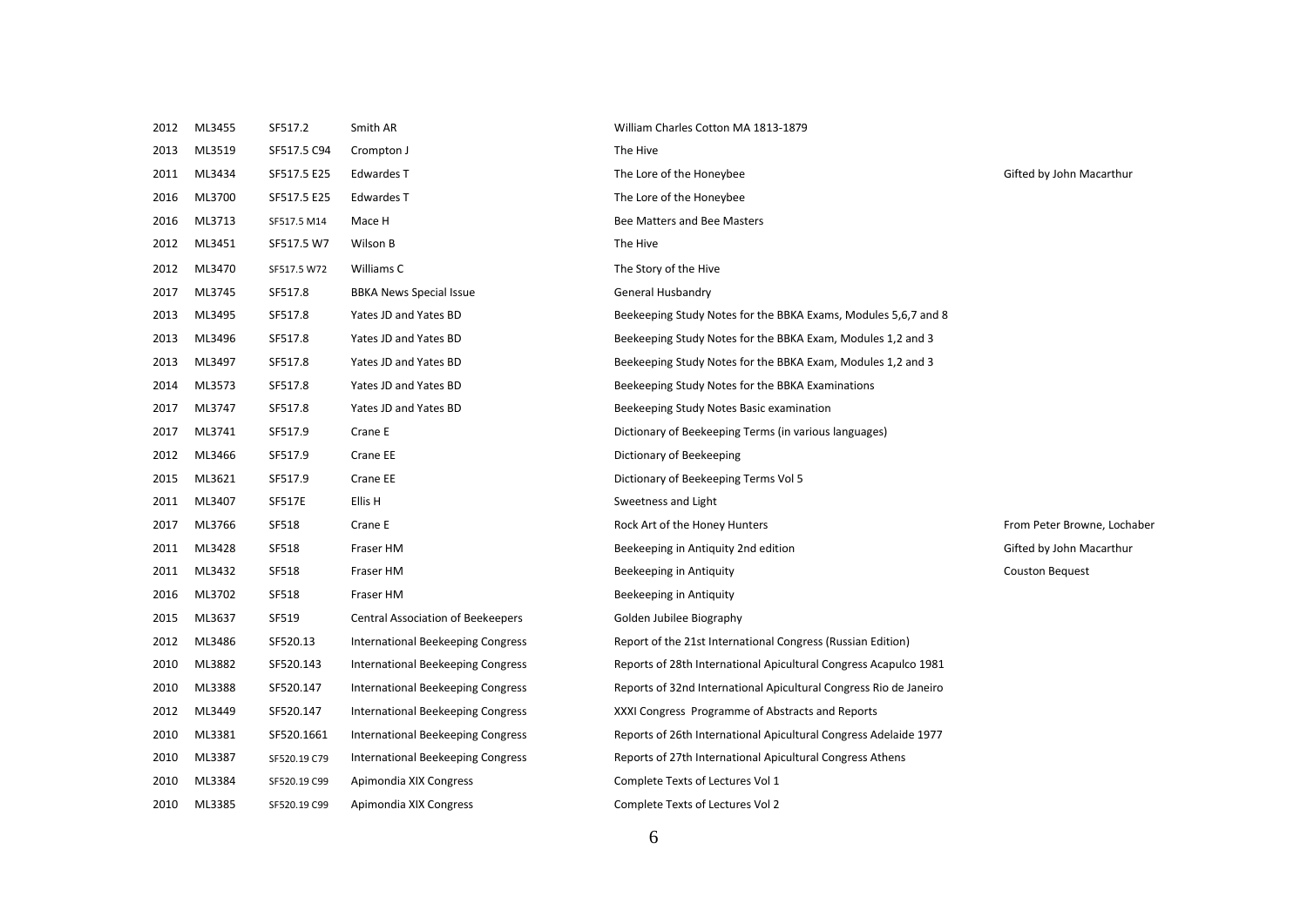| 2013 | ML3527 | SF520.19 F88 | International Beekeeping Congress        | Reports of the XVII International Beekeeping Congress        |                             |
|------|--------|--------------|------------------------------------------|--------------------------------------------------------------|-----------------------------|
| 2013 | ML3528 | SF520.19 F88 | International Beekeeping Congress        | Reports of the XVII International Beekeeping Congress        |                             |
| 2011 | ML3389 | SF520.19 H93 | International Beekeeping Congress        | Reports of 29th International Apicultural Congress           |                             |
| 2012 | ML3445 | SF520.19 P76 | International Beekeeping Congress        | XXXI Congress Second Circular                                |                             |
| 2011 | ML3394 | SF520.19 R98 | <b>International Beekeeping Congress</b> | Reports of 20th International Apicultural Congress Bucharest |                             |
| 2011 | ML3395 | SF520.19 R98 | International Beekeeping Congress        | Reports of 20th International Apicultural Congress Bucharest |                             |
| 2014 | ML3578 | SF520.19897  | <b>International Beekeeping Congress</b> | Apimondia Newsletter Aug 1995                                |                             |
| 2011 | ML3406 | SF520.5      | <b>British Beekeepers Association</b>    | Eight Addresses Given at the Annual Conference               |                             |
| 2013 | ML3494 | SF520.5      | Holt JW and Crow FJ                      | A Short History of the National Honey Show 1923-1980         |                             |
| 2014 | ML3585 | SF520.5      | Midland and SW Convention of Beekeepers  | <b>Annual Convention Cardiff 1931</b>                        |                             |
| 2017 | ML3784 | SF521.5 A64  | <b>IBRA</b>                              | Apicultural Abstracts vol 30 no 3                            | From Peter Browne, Lochaber |
| 2013 | ML3507 | SF521.5 B41  | Bee Research Association                 | A History of the First 25 Years                              |                             |
| 2011 | ML3403 | SF521.5 B41  | Mace H                                   | The Beekeeping Annual 1941                                   |                             |
| 2011 | ML3441 | SF521.5 B41  | Mace H                                   | The Beekeeping Annual and Diary                              |                             |
| 2012 | ML3482 | SF521.5 B41  | Mace H                                   | Beekeepers' Annual 1943                                      |                             |
| 2012 | ML3492 | SF521.5 B41  | Mace H                                   | The Beekeeping Annual 1941                                   |                             |
| 2013 | ML3503 | SF521.5 B41  | Mace H                                   | Beekeeping Annual 1941                                       |                             |
| 2011 | ML3399 | SF521.5 B41  |                                          | The Beekeeper's Annual                                       |                             |
| 2013 | ML3504 | SF521.5 B41  |                                          | Beekeepers' Annual 2005                                      |                             |
| 2013 | ML3505 | SF521.5 B41  |                                          | Beekeepers' Annual 2004                                      |                             |
| 2013 | ML3506 | SF521.5 B41  |                                          | Beekeepers' Annual 1993                                      |                             |
| 2014 | ML3580 | SF521.5 B86  | <b>British Beekeepers Association</b>    | 1992 Year Book and Annual Report                             |                             |
| 2014 | ML3599 | SF521.5 B86  | <b>British Beekeepers Association</b>    | Centenary Year 1974 Year Book and Annual Report              |                             |
| 2013 | ML3532 | SF521.5 H54  | Herefordshire BKA                        | Report of the Lectures Given at the Beekeeping Convention    |                             |
| 2018 | ML3828 | SF521.5 L43  | Lincolnshire BKA                         | Lincolnshire BKA Year Book 1972-73                           |                             |
| 2017 | ML3748 | SF521.54     | Aberdeen BKA                             | Aberdeen BKA History 1910-2010                               | From Peter Browne, Lochaber |
| 2012 | ML3479 | SF521.54     | Robertson UA                             | <b>SBA the Early Years</b>                                   |                             |
| 2012 | ML3480 | SF521.54     | Robertson UA                             | <b>SBA the Early Years</b>                                   |                             |
| 2014 | ML3581 | SF521.61     | <b>Ontario Beekeeping Association</b>    | 47th Annual Report                                           |                             |
| 2014 | ML3612 | SF522.54     | Frimston TD                              | Beekeepers and Their Neighbours                              |                             |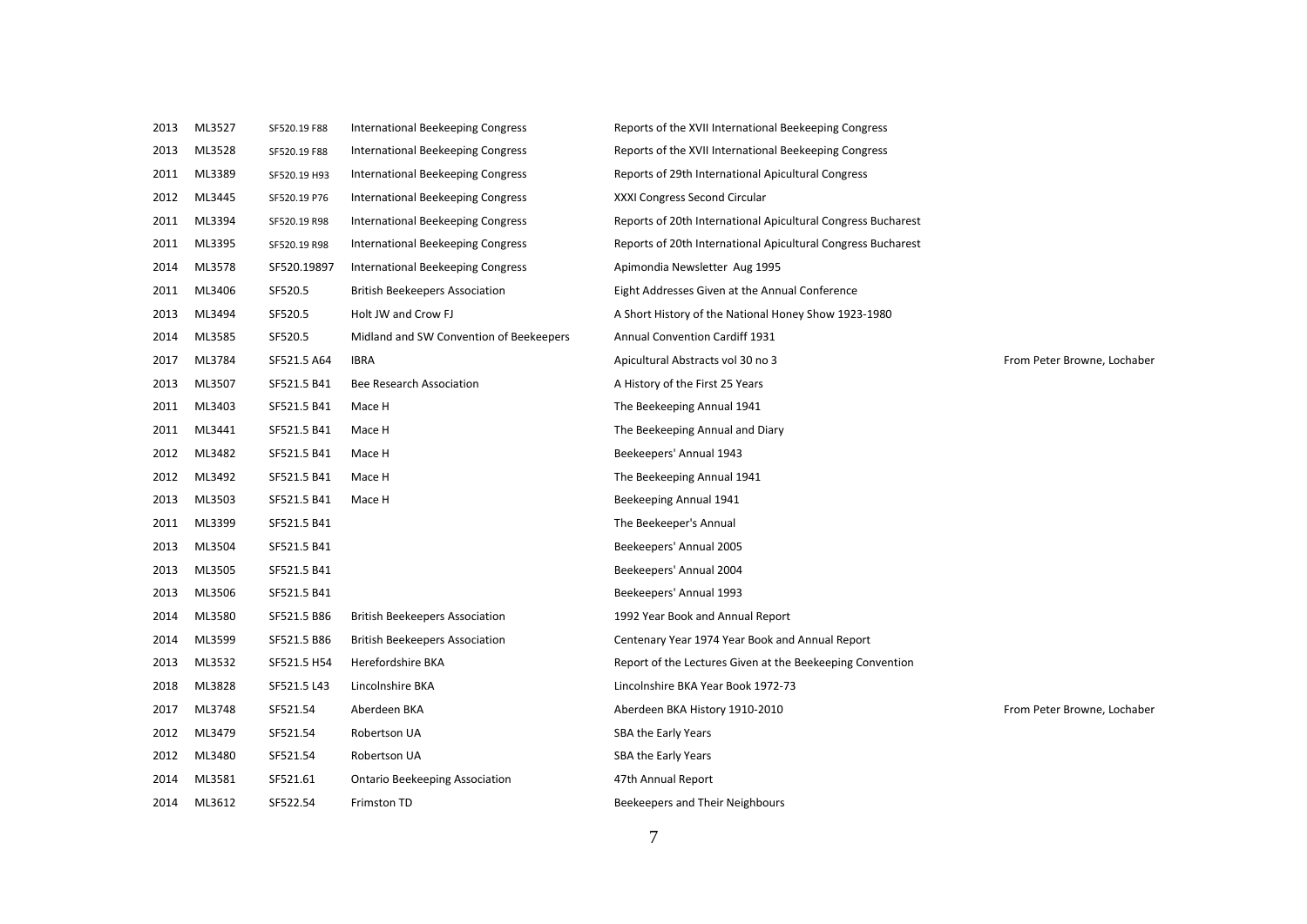| 2017 | ML 3744 | SF523 C77    | Cook AJ                               | Beekeepers Guide or Manual of the Apiary            |                             |
|------|---------|--------------|---------------------------------------|-----------------------------------------------------|-----------------------------|
| 2016 | ML3698  | SF523 D12    | Dadant CP                             | Dadant System of Beekeeping                         |                             |
| 2012 | ML3476  | SF523 G78    | GB Ministry of Ag. and Fish.          | Diseases of Bees                                    |                             |
| 2015 | ML3622  | SF523 J65    | Johansson TSK and Johansson MP        | Some Important Operations in Bee Management         |                             |
| 2016 | ML3704  | SF523 L28    | Grout RA                              | The Hive and the Honeybee                           |                             |
| 2011 | ML3414  | SF523 L35    | Latham A                              | Allen Latham's Bee Book                             |                             |
| 2016 | ML3718  | SF523 P55    | <b>Phillips EF</b>                    | Beekeeping                                          |                             |
| 2015 | ML3624  | SF523 R68    | Root AI and Root ER                   | ABC and XYZ of Bee Culture                          |                             |
| 2015 | ML3650  | SF523 R78    | Root AI                               | 500 Answers to Bee Questions                        |                             |
| 2012 | ML3462  | SF523 R78    | Root AI and Root ER                   | The ABC and XYZ of Bee Culture                      |                             |
| 2016 | ML3723  | SF523 R78    | Root AI Company                       | ABC and XYZ of Bee Culture                          |                             |
| 2011 | ML3422  | SF523 S44    | Sechrist EL                           | <b>Honey Getting</b>                                | Gifted by John Macarthur    |
| 2011 | ML3417  | SF523 T25    | Teale EW                              | The Golden Throng: a Book about Bees                | Gifted by John Macarthur    |
| 2011 | ML3426  | SF523 T25    | Teale EW                              | The Golden Throng: a Book about Bees                | Smith Bequest               |
| 2013 | ML3543  | SF523 T25    | Teale EW                              | The Golden Throng: a Book about Bees                |                             |
| 2016 | ML3734  | SF523 T25    | Teale EW                              | The Golden Throng: a Book about Bees                |                             |
| 2017 | ML3814  | SF523 T65    | <b>Tomkins and Griffiths</b>          | <b>Practical Beekeeping</b>                         | From Peter Browne, Lochaber |
| 2017 | ML3815  | SF524.1      | Weaver N and EC                       | Beekeeping with the Stingless Bee                   | From Peter Browne, Lochaber |
| 2015 | ML3633  | SF524.7      | Mesagge D                             | Management and Disease Problems in Africanised Bees |                             |
| 2015 | ML3645  | <b>SF525</b> | Benjamin A and McCallum B             | Bees in the City; the Urban Beekeeper's Handbook    |                             |
| 2011 | ML3433  | SF525 4D28   | Deans ASC                             | The Beekeeper's Encyclopaedia                       |                             |
| 2016 | ML3692  | SF525 A73    | Carter GA                             | Bees and Honey                                      |                             |
| 2016 | ML3693  | SF525 A73    | Carter GA                             | Bees and Honey                                      |                             |
| 2016 | ML3694  | SF525 A73    | Carter GA                             | Bees and Honey                                      |                             |
| 2016 | ML3683  | SF525 B45    | <b>Benbow S</b>                       | The Urban Beekeeper; A Year of Bees in the City     |                             |
| 2012 | ML3491  | SF525 B46    | Benjamin A and McCallum B             | Keeping Bees and Making Honey                       |                             |
| 2014 | ML3558  | SF525 B79    | Brackney S                            | Plan Bee                                            |                             |
| 2014 | ML3559  | SF525 B79    | Brackney S                            | Plan Bee                                            |                             |
| 2016 | ML3690  | SF525 B86    | <b>British Beekeepers Association</b> | Handbook for Cottagers: Modern Beekeeping           |                             |
| 2017 | ML3760  | SF525 B87    | Brown R                               | Look, Listen, Learn at the Hive-side                | From Peter Browne, Lochaber |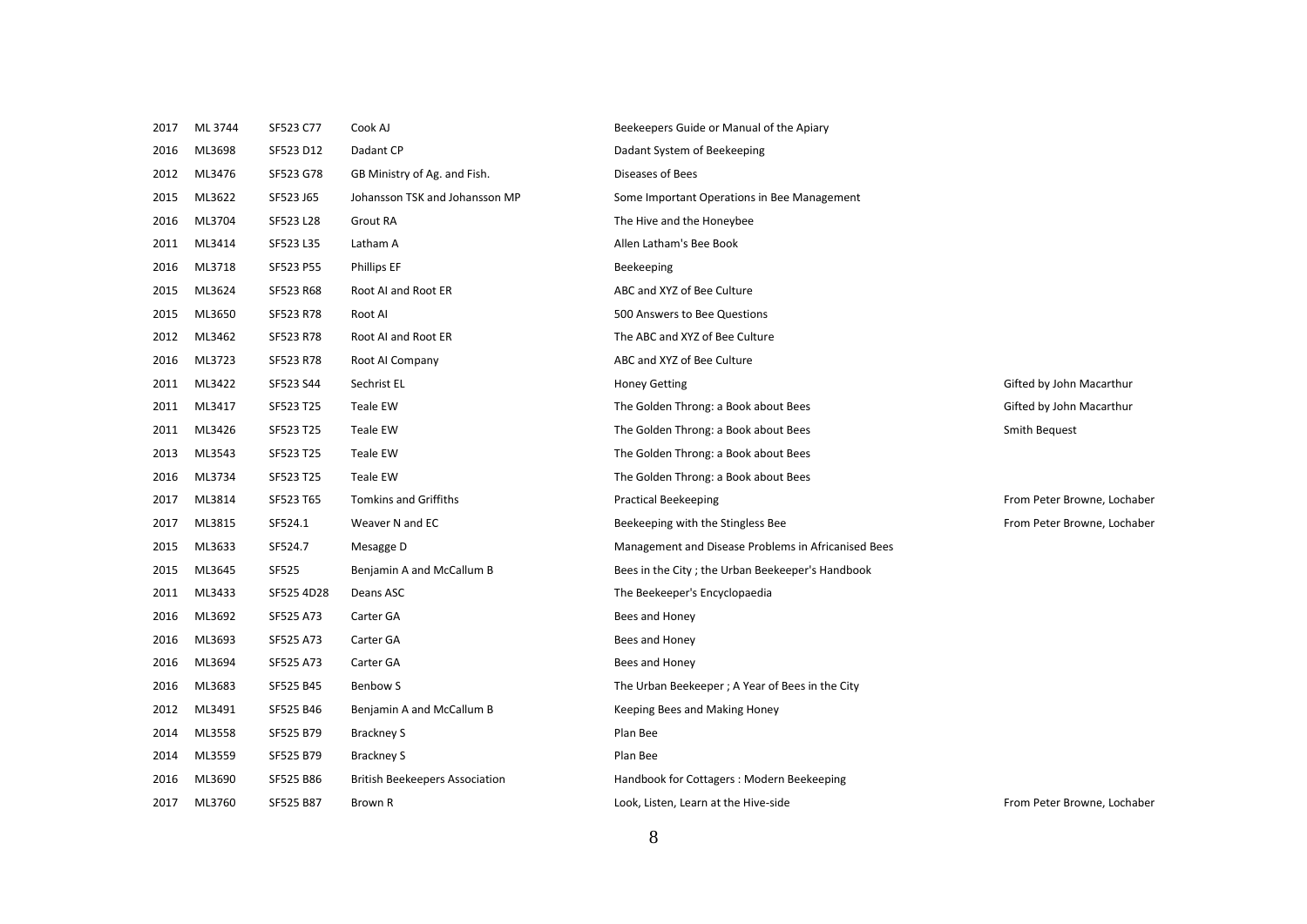| 2017 | ML3763 | SF525 C19 | Campion and Hodgson           | Bees at the Bottom of the Garden          | From Peter Browne, Lochaber |
|------|--------|-----------|-------------------------------|-------------------------------------------|-----------------------------|
| 2016 | ML3696 | SF525 C52 | Cheshire FR                   | Bees and Beekeeping Vol 1                 |                             |
| 2016 | ML3697 | SF525 C52 | Cheshire FR                   | Bees and Beekeeping Vol 2                 |                             |
| 2010 | ML3383 | SF525 C68 |                               | <b>Collins Beekeeping Bible</b>           |                             |
| 2011 | ML3412 | SF525 C68 |                               | Collins Beekeepers' Bible                 |                             |
| 2011 | ML3410 | SF525 C88 | Cramp D                       | Practical Manual of Beekeeping            |                             |
| 2011 | ML3409 | SF525 D25 | Davies A                      | Beekeeping                                |                             |
| 2017 | ML3761 | SF525 D28 | de Bruyn C                    | <b>Practical Beekeeping</b>               | From Peter Browne, Lochaber |
| 2013 | ML3520 | SF525 F64 | Flower AB                     | Beekeeping Up-to-date 4th Edition         |                             |
| 2013 | ML3521 | SF525 F64 | Flower AB                     | Beekeeping Up-to-date 4th Edition         |                             |
| 2014 | ML3566 | SF525 F64 | Flower AB                     | Beekeeping up-to-date                     |                             |
| 2012 | ML3447 | SF525 G78 | GB Ministry of Ag. and Fish.  | Bee Keeping                               |                             |
| 2012 | ML3434 | SF525 G78 | GB Ministry of Ag. and Fish.  | Beekeeping 11th Edition                   |                             |
| 2012 | ML3475 | SF525 G78 | GB Ministry of Ag. and Fish.  | Beekeeping by Butler CG                   |                             |
| 2013 | ML3545 | SF525 G78 | GB Ministry of Ag. and Fish.  | Collected Leaflets on Beekeeping          |                             |
| 2013 | ML3538 | SF525 G78 | Ministry of Ag and Fish of GB | Beekeeping                                |                             |
| 2011 | ML3430 | SF525 G81 | Gregg AL                      | Philosophy and Practice of Beekeeping     | Gifted by John Macarthur    |
| 2016 | ML3703 | SF525 G81 | Gregg AL                      | Philosophy and Practice of Beekeeping     |                             |
| 2011 | ML3425 | SF525 H22 | Hamilton W                    | The Art of Beekeeping                     | Gifted by John Macarthur    |
| 2013 | ML3502 | SF525 H31 | Harris WH                     | The Honeybee                              |                             |
| 2013 | ML3524 | SF525 H31 | Harris WH                     | The Honeybee                              |                             |
| 2016 | ML3706 | SF525 H56 | Herrold-Hempsall W            | Beekeeping Old and New Vol 1              |                             |
| 2016 | ML3707 | SF525 H56 | Herrold-Hempsall W            | Beekeeper's Guide                         |                             |
| 2011 | ML3438 | SF525 H78 | Hooper MM                     | Common Sense Beekeeping 3rd edition       |                             |
| 2013 | ML3526 | SF525 H78 | Hooper MM                     | Common-sense Beekeeping                   |                             |
| 2017 | ML3783 | SF525 H85 | Howe RJ and KE                | <b>Practical Beekeeping</b>               | From Peter Browne, Lochaber |
| 2015 | ML3652 | SF525 L77 | Lisney A                      | The Bee Walk                              |                             |
| 2016 | ML3714 | SF525 M14 | Macfie DT                     | Practical Beekeeping and Honey Production |                             |
| 2017 | ML3796 | SF525 M88 | Morse and Hooper              | Illustrated Encyclopaedia of Beekeeping   | From Peter Browne, Lochaber |
| 2016 | ML3720 | SF525 R23 | Ratcliffe JR                  | Beekeeper's Folly                         |                             |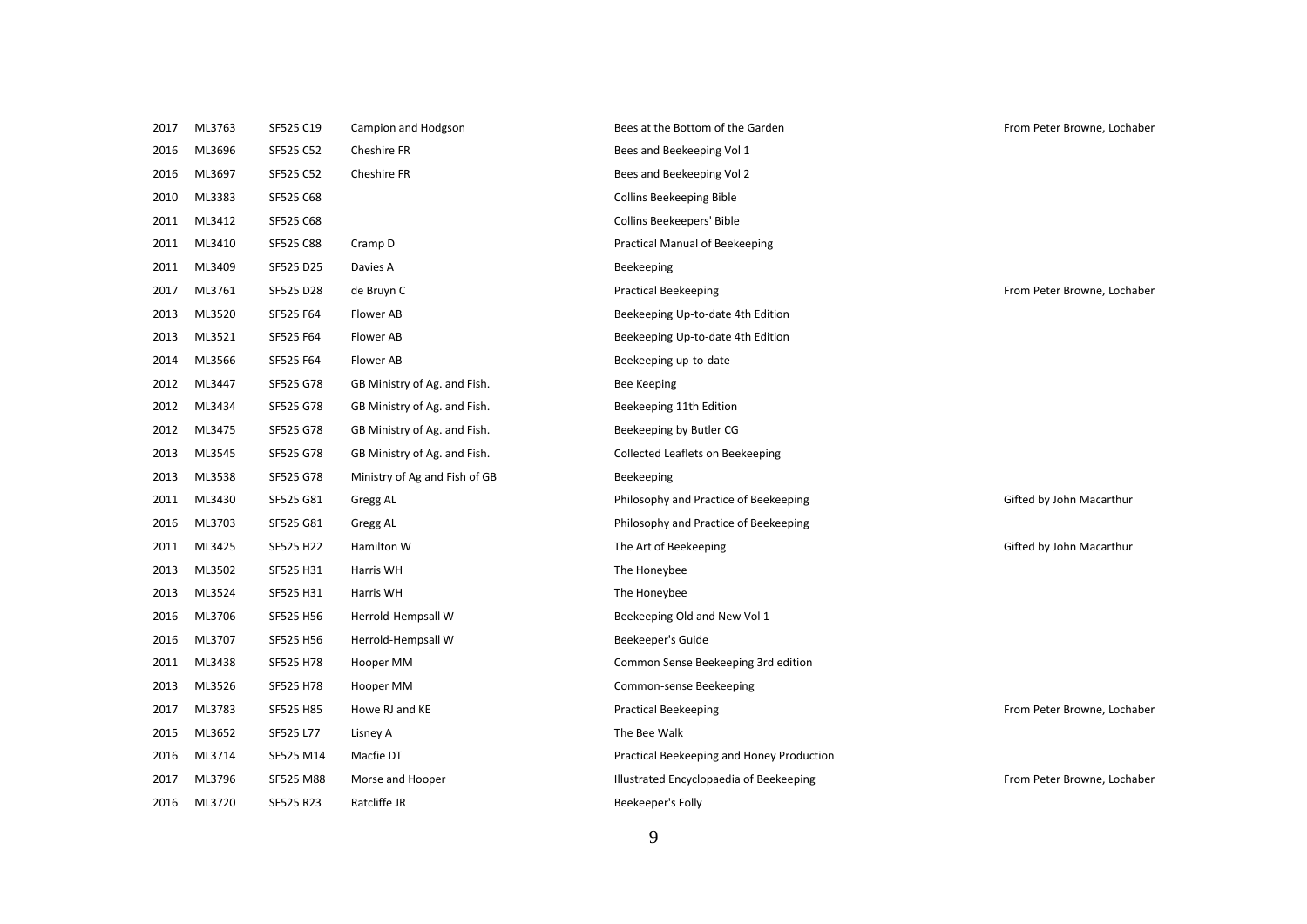| 2012 | ML3443 | SF525 W27    | Waring A and Waring C     | Haynes Bee Manual                                            |                             |
|------|--------|--------------|---------------------------|--------------------------------------------------------------|-----------------------------|
| 2017 | ML3746 | SF525 W27    | Waring C and Waring A     | Haynes Bee Manual                                            |                             |
| 2013 | ML3500 | SF525 W39    | Wedmore EB                | A Manual of Beekeeping                                       |                             |
| 2015 | ML3657 | SF525 W39    | Wedmore EB                | A Manual of Beekeeping                                       |                             |
| 2016 | ML3737 | SF525 W39    | Wedmore EB                | A Manual of Beekeeping                                       |                             |
| 2016 | ML3740 | SF525 W59    | Whitehead SB              | Honey Bees and Their Management                              |                             |
| 2012 | ML3461 | SF525 W67    | Wildman D                 | Complete Guide to the Management of Bees throughout the Year |                             |
| 2016 | ML3701 | SF525.1      | Fraser HM                 | History of Beekeeping in Britain                             |                             |
| 2018 | ML3822 | SF525.1      | Showler K                 | <b>Essays in Beekeeping History</b>                          |                             |
| 2017 | ML3756 | SF525.2 A19  | Bill L                    | For the Love of Bees                                         | From Peter Browne, Lochaber |
| 2014 | ML3605 | SF525.3      | Weightman C               | Border Bees 2nd Edition                                      |                             |
| 2016 | ML3739 | SF525.3      | Weightman C               | <b>Border Bees</b>                                           |                             |
| 2012 | ML3460 | SF525.3 D49  | Yates JD                  | Nudge, Nudge, Hint, Hint                                     |                             |
| 2012 | ML3442 | SF525.3 R89  | Royle G                   | Apis Through the Looking Glass                               |                             |
| 2013 | ML3514 | SF525.4 D28  | Deans ASC                 | Beekeeping Techniques                                        |                             |
| 2013 | ML3513 | SF525.4 H85  | Howatson TM               | The Apiarian's Manual                                        |                             |
| 2012 | ML3468 | SF525.4 T59  | Tinsley J                 | Beekeeping                                                   |                             |
| 2014 | ML3582 | SF525.41 H65 | Hillyard TN and Markham J | A Survey of Beekeeping in Ireland                            |                             |
| 2012 | ML3477 | SF525.6 H65  | Hillyard TN and Markham J | A Survey of Beekeeping in Ireland                            |                             |
| 2011 | ML3402 | SF525.M27    | Manley ROB                | Beekeeping in Britain                                        |                             |
| 2016 | ML3732 | SF5256 165   |                           | Instruction in Beekeeping for Irish Beekeepers               |                             |
| 2017 | ML3782 | SF526.1      | Hobbs GA                  | Beekeeping with Alfalfa Leaf-cutting Bees in Canada          | From Peter Browne, Lochaber |
| 2013 | ML3493 | SF526.15 A39 | Richards KW               | Alfalfa leafcutter bee management in Western Canada          |                             |
| 2013 | ML3509 | SF526.31     | South African Fed of BKA  | Bees and Beekeeping in South Africa                          |                             |
| 2014 | ML3583 | SF526.41     | Muttoo RN                 | Beekeeping in India, its Past, Present and Future            |                             |
| 2017 | ML3809 | SF526.41     | Singh S                   | Beekeeping in India                                          | From Peter Browne, Lochaber |
| 2015 | ML3640 | SF526.51     | Field O                   | Notes on Cameroon Bee Farming                                |                             |
| 2016 | ML3735 | SF526.61     | Tennant K                 | The Honey Flow - a Novel                                     |                             |
| 2011 | ML3405 | SF526.62     | Jacobsen F and others     | Bee Culture Bulletin No 56                                   |                             |
| 2011 | ML3439 | SF527.5 B62  | <b>Buzzard CN</b>         | <b>Shining Hours</b>                                         |                             |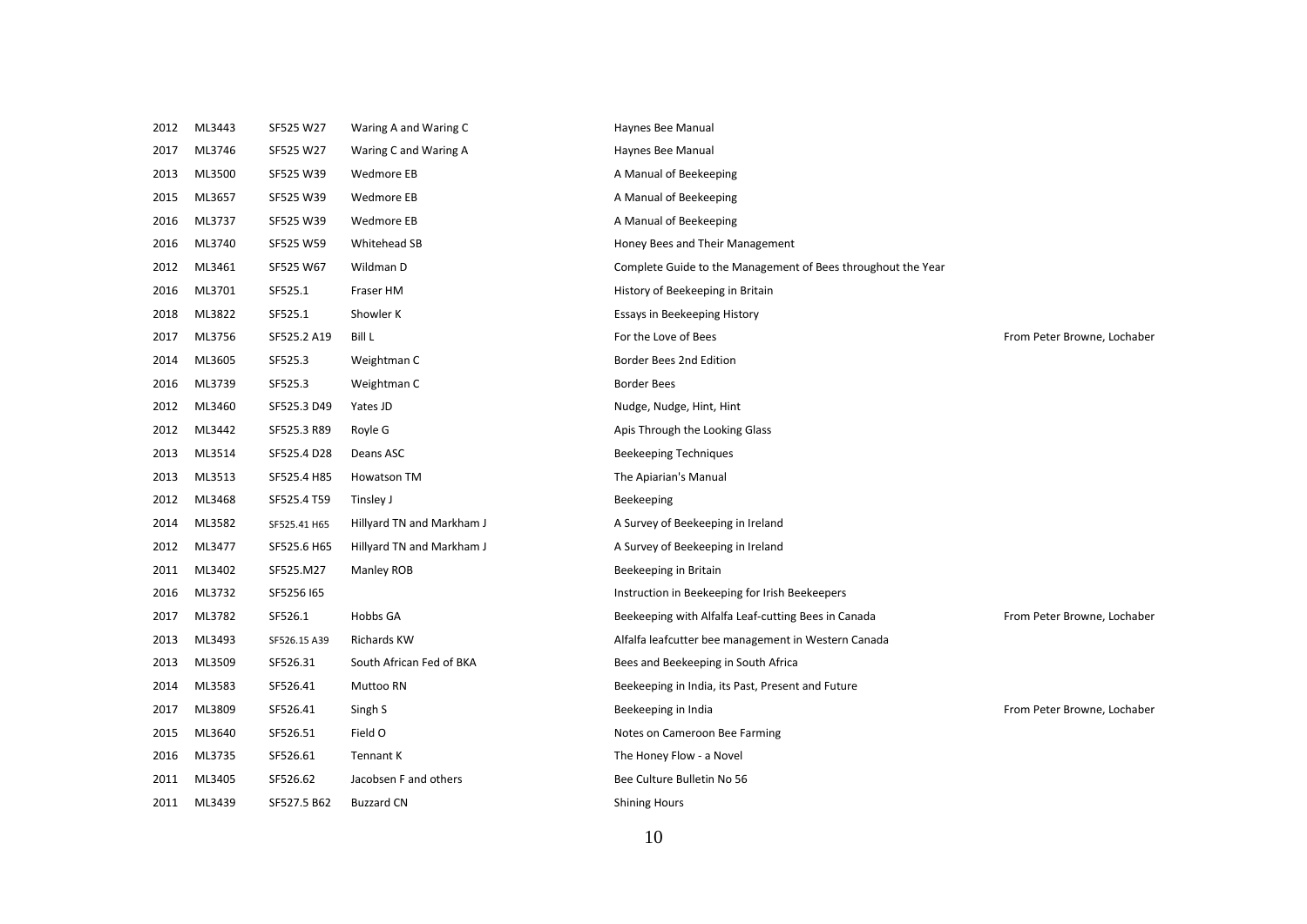| 2016 | ML3691 | SF527.5 R62  | <b>Buzzard CA</b>               | <b>Shining Hours</b>                                                |                                       |
|------|--------|--------------|---------------------------------|---------------------------------------------------------------------|---------------------------------------|
| 2012 | ML3469 | SF527.5 R62  | <b>Buzzard CN</b>               | <b>Shining Hours</b>                                                |                                       |
| 2015 | ML3634 | <b>SF528</b> | Clauss B                        | Varroasis, the German Experience                                    |                                       |
| 2013 | ML3511 | SF528 L23    | Lampeitl                        | Bienen Halten                                                       |                                       |
| 2013 | ML3515 | SF528 S45    | Stegschneider EH                | Imkerei im Nordwestlichen Neid                                      |                                       |
| 2013 | ML3512 | SF528 Z26    | Zander E and Böttche FK         | Haltung und Zucht der Biene                                         |                                       |
| 2013 | ML3518 | SF529 C99    | Kodon S and others              | Kocovani Se Vcelstvy                                                |                                       |
| 2013 | ML3517 | SF529 C99    | Mottl J, Sterba S and Kodon S   | Vrby Pro Vceli Pastvu                                               |                                       |
| 2018 | ML3827 | SF529 G79    | EDIAM                           | Beehives of Greece (Greek Text)                                     |                                       |
| 2012 | ML3485 | SF529 N39    | Herberg R and Thyri H           | 50-Ars Jubileumsberetning for Honningcentralen A/L                  |                                       |
| 2015 | ML3659 | SF529 N89    | Henning                         | Katalog                                                             |                                       |
| 2013 | ML3550 | SF529 R96    | Bee Research Association        | Some Recent Russian Researches on Bees and Beekeeping               |                                       |
| 2014 | ML3570 | SF529 R96    | Bee Research Association        | Some Recent Russian Researches on Bees and Beekeeping               |                                       |
| 2013 | ML3531 | SF529 S96    | Hansson A                       | <b>Biodlingens Grunder</b>                                          |                                       |
| 2011 | ML3423 | SF529 S97    | Gelieu J                        | The Bee Preserver                                                   | Gifted by George and June Braithwaite |
| 2012 | ML3467 | SF529.2 M53  | Orel V                          | Mendel                                                              |                                       |
| 2018 | ML3826 | SF529.S96    | Wahlin B                        | Om Konsten att Umgas Med Bin (The Art of Living Together with Bees) | <b>Robert Couston Bequest</b>         |
| 2013 | ML3516 | SF530 P12    | Pavord AV                       | Bees and Beekeeping                                                 |                                       |
| 2014 | ML3574 | SF530.3 A54  | North of Scotland Coll of Agric | Some Hints for Prospective Beekeepers by John Anderson              |                                       |
| 2014 | ML3569 | SF530.3 A95  | Avery GW                        | Beekeeping for Beginners                                            |                                       |
| 2011 | ML3391 | SF530.3 D25  | Dadant CP                       | First Lessons in Beekeeping                                         |                                       |
| 2011 | ML3435 | SF530.3 D25  | Deans ASC                       | Bees and Beekeeping                                                 | Deans Gift                            |
| 2011 | ML3436 | SF530.3 D25  | Deans ASC                       | Bees and Beekeeping                                                 | Deans Gift                            |
| 2014 | ML3576 | SF530.3 D77  | Drieberg G                      | Beekeeping for Beginners in Ceylon                                  |                                       |
| 2011 | ML3411 | SF530.3 G664 | Gordon P                        | <b>Starting with Bees</b>                                           |                                       |
| 2015 | ML3620 | SF530.3 M61  | Meyer O                         | <b>Basic Beekeeping</b>                                             |                                       |
| 2014 | ML3561 | SF530.3 S36  | Schofield AN                    | Teach yourself Beekeeping                                           |                                       |
| 2016 | ML3724 | SF530.3 S36  | Schofield AN                    | Teach yourself Beekeeping                                           |                                       |
| 2013 | ML3539 | SF530.3 S43  | Scott W                         | <b>Backyard Beekeeping</b>                                          |                                       |
| 2014 | ML3562 | SF530.3 S44  | Sechrist EL                     | Amateur Beekeeping                                                  |                                       |
|      |        |              |                                 |                                                                     |                                       |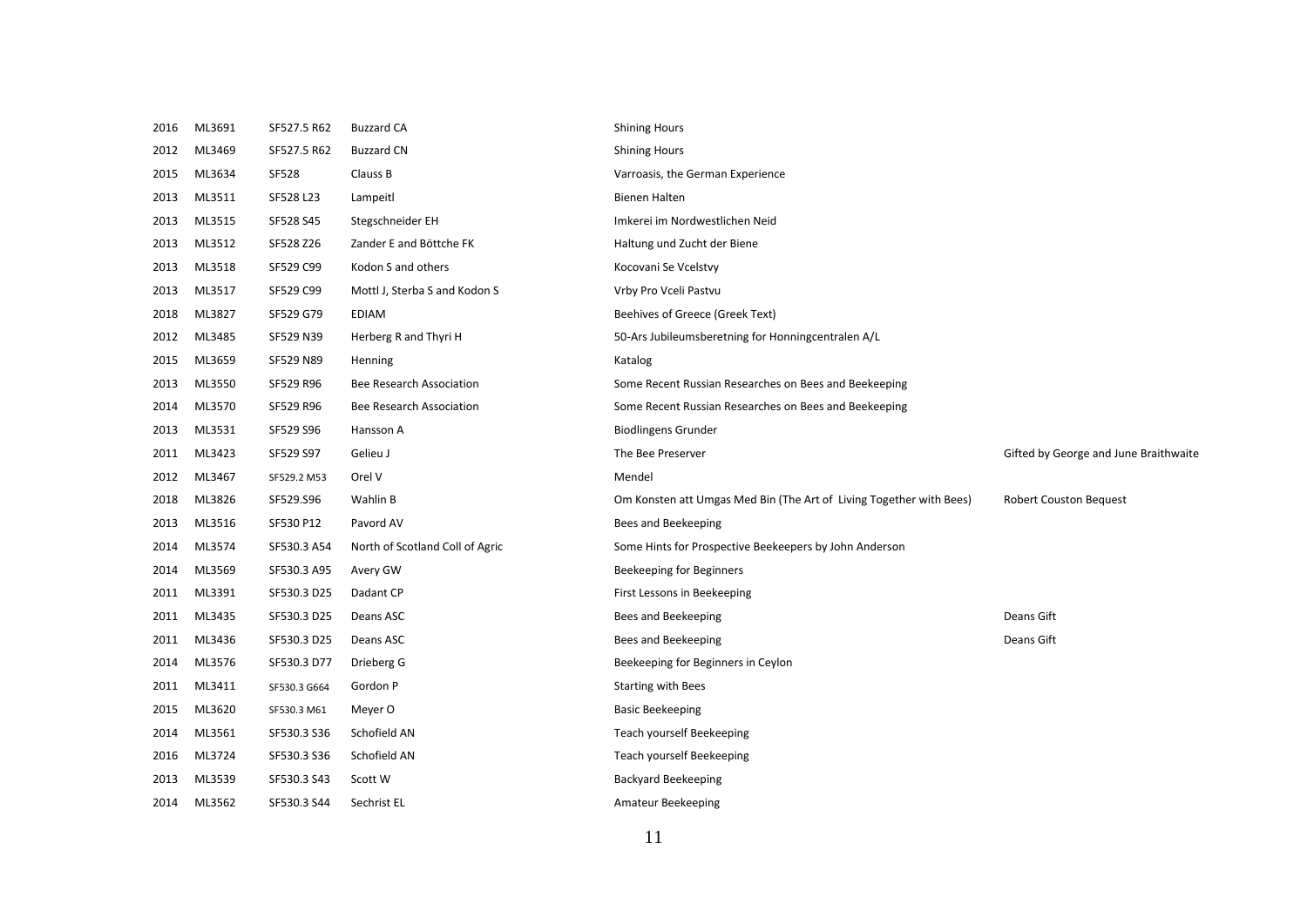| 2013 | ML3547 | SF530.3 T59  | Tinsley J                    | Hints and instructions to beginners beekeeping                     |                             |
|------|--------|--------------|------------------------------|--------------------------------------------------------------------|-----------------------------|
| 2013 | ML3548 | SF530.3 T59  | Tinsley J                    | Hints and instructions to beginners beekeeping                     |                             |
| 2015 | ML3658 | SF530.3 W14  | Waine AC                     | Background to Beekeeping                                           |                             |
| 2011 | ML3419 | SF530.3 W14  | Waine A                      | Background to Beekeeping                                           | Gifted by John Macarthur    |
| 2014 | ML3564 | SF530.3 W14  | Waine A                      | Background to Beekeeping                                           |                             |
| 2015 | ML3623 | SF530.3 W39  | Wedmore EB                   | Successful Beekeeping                                              |                             |
| 2016 | ML3695 | SF530.5 C46  | Chapman A D                  | A Honey Bee and her Master                                         |                             |
| 2011 | ML3390 | SF530.5 C46  | Chapman ADA                  | A Honey Bee and her Master                                         |                             |
| 2017 | ML3768 | SF530.5 C95  | Crowder D                    | The Flying Nation                                                  | From Peter Browne, Lochaber |
| 2013 | ML3525 | SF530.5 H39  | Hawks E                      | Bees Shown to the Children                                         |                             |
| 2016 | ML3682 | SF530.5 R87  | Rowe T                       | Bees, Hives, Honey. Beekeeping for Children                        |                             |
| 2013 | ML3510 | SF530.5 R98  | <b>Ruttner F</b>             | Königinnenzucht. Biologische Grundlagen und technische Anleitungen |                             |
| 2017 | ML3811 | SF530.5 S83  | Stephens-Potter LA           | Beekeeper's Manual                                                 | From Peter Browne, Lochaber |
| 2016 | ML3680 | SF530.5 W72  | Williams J                   | Starting out with Bees                                             |                             |
| 2016 | ML3681 | SF530.5 W72  | Williams J                   | Starting out with Bees                                             |                             |
| 2017 | ML3791 | SF531.3 M62  | Michelbacher et al           | Feasibility of Introducing Squash Bees                             | From Peter Browne, Lochaber |
| 2015 | ML3639 | SF531.5 F45  | Field O                      | The Health of a Bee Farm                                           |                             |
| 2011 | ML3427 | SF531.5 M27  | Manley ROB                   | Honey Production in the British Isles                              | Gifted by John Macarthur    |
| 2015 | ML3619 | SF531.5 M27  | Manley ROB                   | <b>Honey Farming</b>                                               |                             |
| 2016 | ML3725 | SF531.5 S59  | Simmins S                    | A Modern Bee Farm                                                  |                             |
| 2011 | ML3415 | SF531.5 S92  | <b>Stuart FS</b>             | <b>Beekeeping Practice</b>                                         |                             |
| 2014 | ML3565 | SF531.5 S92  | <b>Stuart FS</b>             | <b>Beekeeping Practice</b>                                         |                             |
| 2017 | ML3758 | SF531.8      | Bradbeer N                   | Bees and Rural Livelihoods                                         | From Peter Browne, Lochaber |
| 2017 | ML3759 | SF531.8      | <b>Bradbeer N</b>            | Beekeeping in Rural Development                                    | From Peter Browne, Lochaber |
| 2017 | ML3752 | SF532.13     | Alston F                     | Skeps                                                              | From Peter Browne, Lochaber |
| 2017 | ML3797 | SF532.13     | Nobbs RE                     | Make our Own Skep                                                  | From Peter Browne, Lochaber |
| 2012 | ML3448 | SF532.15     | GB Ministry of Ag. and Fish. | Bee Hives by Colin Butler Bulletin no 144                          |                             |
| 2012 | ML3478 | SF532.15     | GB Ministry of Ag. and Fish. | Bee Hives by Butler CG                                             |                             |
| 2017 | ML3788 | SF532.15 L28 | <b>MAFF</b>                  | Langstroth and Modified Dadant (MD) Hives                          | From Peter Browne, Lochaber |
| 2017 | ML3786 | SF532.15 N27 | MAFF                         | <b>British National Hive</b>                                       | From Peter Browne, Lochaber |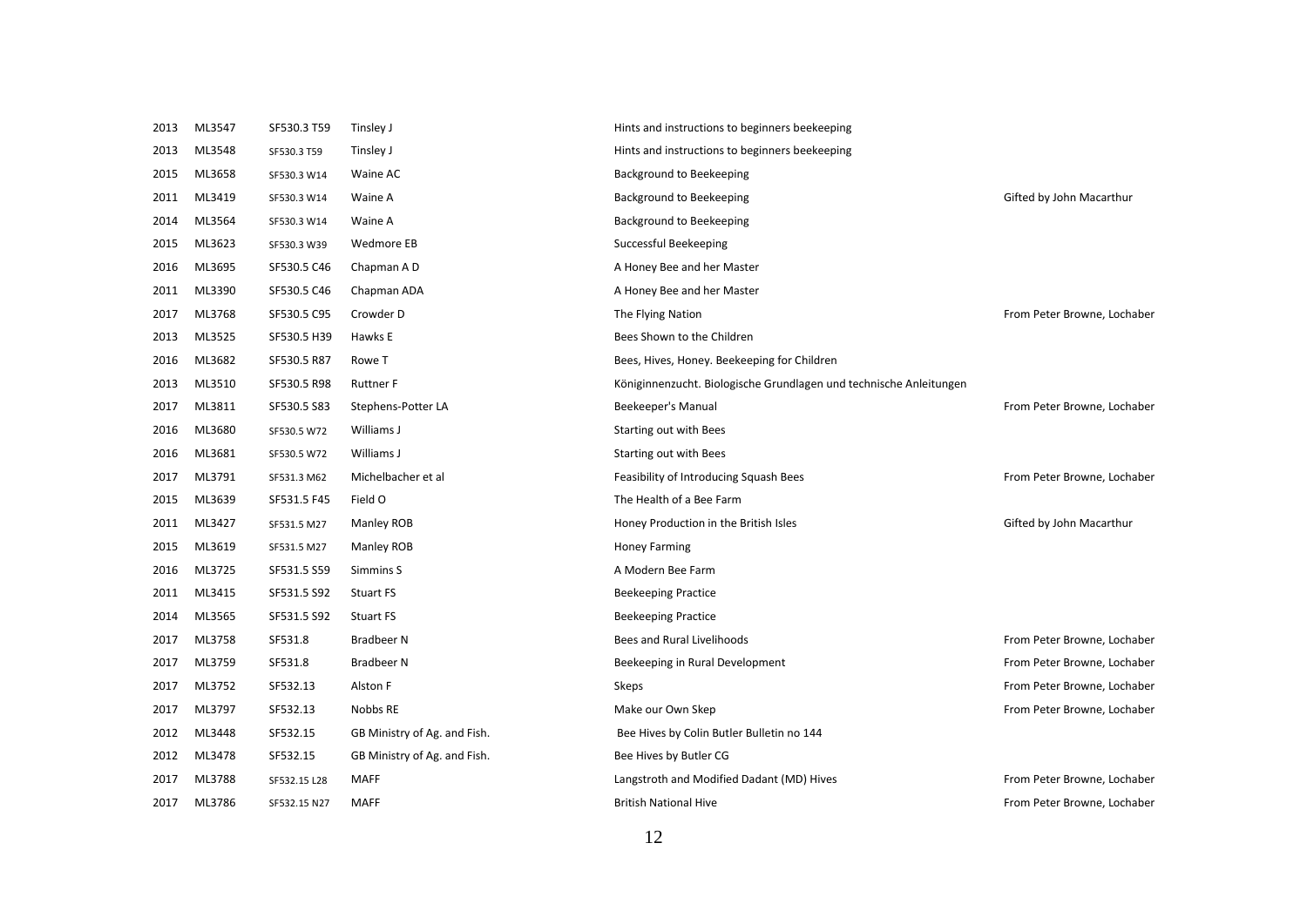| 2016 | ML3699 | SF532.15 S62 | Dugat M                           | The Sky-Scraper Hive                                     |                             |
|------|--------|--------------|-----------------------------------|----------------------------------------------------------|-----------------------------|
| 2012 | ML3446 | SF532.57     | Clarke RE                         | Comb and Common-sense                                    |                             |
| 2014 | ML3607 | SF532.71     | Jackson P                         | <b>Smoking Allowed</b>                                   |                             |
| 2015 | ML3627 | SF533        |                                   | Beekeeping Catalogues a Collection A-L                   |                             |
| 2015 | ML3628 | <b>SF533</b> |                                   |                                                          |                             |
| 2015 | ML3629 | <b>SF533</b> |                                   |                                                          |                             |
| 2015 | ML3630 | SF533        |                                   |                                                          |                             |
| 2011 | ML3431 | SF533.3      | <b>Blow T</b>                     | Bees, Hives and Honey                                    |                             |
| 2013 | ML3544 | SF533.5      | Lee R                             | Catalogue Lee's Super Bee Supplies                       |                             |
| 2011 | ML3400 | SF530.3 T94  | Turnbull W                        | The Bad Beekeepers' Club                                 |                             |
| 2017 | ML3755 | SF534        | <b>BIBBA</b>                      | Guidelines for Bee Breeding                              | From Peter Browne, Lochaber |
| 2014 | ML3604 | SF534        | <b>Brother Adam</b>               | Breeding the Honey Bee                                   |                             |
| 2016 | ML3674 | SF534        | Mobus B                           | Pedigree Bee Breeding in Western Europe                  |                             |
| 2016 | ML3675 | SF534        | Mobus B                           | Pedigree Bee Breeding in Western Europe                  |                             |
| 2014 | ML3577 | SF534        | Shaw W                            | Simple methods of making Increase in English and Welsh   |                             |
| 2012 | ML3458 | SF534.1      | Mann P                            | How to Keep Bees Without Finding the Queen               |                             |
| 2016 | ML3663 | SF534.31     | Cooper B                          | Honey Bees of the British Isles                          |                             |
| 2012 | ML3454 | SF534.47     | Doyle J                           | <b>Collecting Honey Pots</b>                             |                             |
| 2015 | ML3625 | SF534.5      | Johansson TSK and Johansson MP    | <b>Methods for Raising Queens</b>                        |                             |
| 2013 | ML3508 | SF534.5 A13  | Abbott CP                         | Queen Breeding for Amateurs                              |                             |
| 2016 | ML3686 | SF534.5 A13  | Abbott CP                         | Queen Breeding for Amateurs                              |                             |
| 2017 | ML3764 | SF534.5 C77  | Cook V                            | Queen Rearing Simplified                                 | From Peter Browne, Lochaber |
| 2017 | ML3774 | SF534.5 F45  | Field O                           | Field Notes on Queen Rearing                             | From Peter Browne, Lochaber |
| 2016 | ML3712 | SF534.5 L18  | Laidlaw HH                        | Queen Rearing                                            |                             |
| 2016 | ML3677 | SF534.5 M68  | Mobus B                           | Mating in Miniature                                      |                             |
| 2012 | ML3487 | SF534.5 M95  | International Beekeeping Congress | Summaries of lecture read at 21st International Congress |                             |
| 2017 | ML3805 | SF534.5 R98  | Ruttner F (Ed)                    | Queen Rearing (Apimondia Monographs)                     | From Peter Browne, Lochaber |
| 2012 | ML3473 | SF534.5 S67  | Snelgrove LE                      | Queen Rearing 4th Edition                                |                             |
| 2016 | ML3727 | SF534.5 S67  | Snelgrove LE                      | Queen Rearing                                            |                             |
| 2017 | ML3818 | SF534.5 W89  | Woodward DR                       | Queen Bee: Biology, Rearing and Breeding                 | From Peter Browne, Lochaber |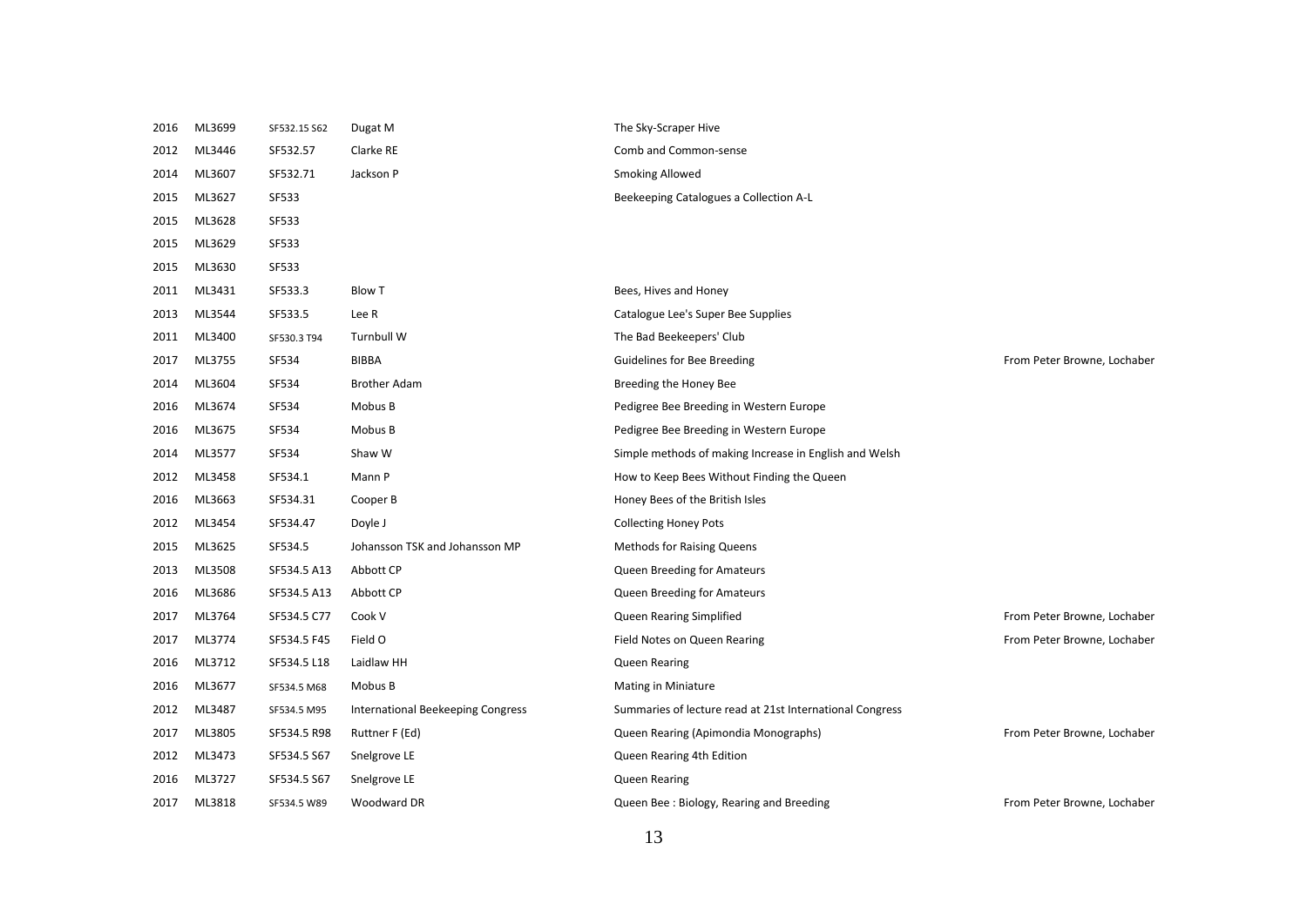| 2015 | ML3651 | SF534.51     | <b>Ruttner F</b>         | Instrumental Insemination of the Queen Bee                   |                             |
|------|--------|--------------|--------------------------|--------------------------------------------------------------|-----------------------------|
| 2011 | ML3408 | <b>SF535</b> | Aston D and Bucknall S   | Plants and Honey bees                                        |                             |
| 2013 | ML3541 | <b>SF535</b> | Gayre GR                 | Common Herbs as Grown in the Hortyards at Gulval             |                             |
| 2014 | ML3579 | <b>SF535</b> | Hodges D                 | <b>Calendar of Bee Plants</b>                                |                             |
| 2011 | ML3396 | SF535.1      | Maurizio A and Grafl I   | Das Trachtpflanzenbucb Nektar und pollen                     |                             |
| 2015 | ML3631 | SF535.13     | Roberts P                | Analysis of Welsh Nectar Sources                             |                             |
| 2016 | ML3664 | SF535.15     | Chapman N                | Pollen Microscopy                                            |                             |
| 2017 | ML3742 | SF535.15     | Chapman N                | Pollen Microscopy                                            |                             |
| 2014 | ML3603 | SF535.15     | Cresswell JE             | Bees as Pollinators How Far Does Pollen Go?                  |                             |
| 2016 | ML3669 | SF535.15     | Ellerman CJ              | Pollination ; After the Bees Visit                           |                             |
| 2015 | ML3615 | SF535.15     | Harley MM                | Pollen All Packed Up and Ready to Go                         |                             |
| 2014 | ML3560 | SF535.15     | Hodges D                 | Pollen Loads of the Honey Bee                                |                             |
| 2016 | ML3705 | SF535.15     | Hodges D                 | Pollen Loads of the Honey Bee                                |                             |
| 2017 | ML3785 | SF535.15     | Kirk W                   | Colour Guides to Pollen Loads (inc Colour Chart)             | From Peter Browne, Lochaber |
| 2015 | ML3616 | SF535.15     | Moore PD                 | Prehistoric Pollen: Reading the Pollen Archive               |                             |
| 2016 | ML3668 | SF535.15     | Osborne J                | Pollinator Management: Matching Bees and Flowers             |                             |
| 2017 | ML3808 | SF535.15     | Sawyer R (Pickard R, Ed) | Pollen Identification for Beekeepers                         | From Peter Browne, Lochaber |
| 2017 | ML3816 | SF535.15     | White J                  | Pollen: Its Collections and Preparation for the Microscope   | From Peter Browne, Lochaber |
| 2015 | ML3617 | SF535.5      | Hopkinson G              | Trees, Shrubs and Bees                                       |                             |
| 2010 | ML3386 | SF535.5      | Howes FN                 | Plants and Beekeeping                                        |                             |
| 2013 | ML3498 | SF535.5      | <b>Howes FN</b>          | Plants and Beekeeping                                        |                             |
| 2016 | ML3708 | SF535.5      | <b>Howes FN</b>          | Plants and Beekeeping                                        |                             |
| 2014 | ML3567 | SF536        | Hootman HD and Gale GH   | Busy Bees Bring Bending Branches                             |                             |
| 2014 | ML3568 | SF536        | Hootman HD and Gale GH   | Busy Bees Bring Bending Branches                             |                             |
| 2016 | ML3666 | SF536        | Williams IH              | Research into Pollination of Alternative Crops at Rothamsted |                             |
| 2013 | ML3540 | SF536.9 B91  | Free JB and Williams IH  | The Foraging Behaviour of Honeybees on Brussels Sprout       |                             |
| 2018 | ML3823 | SF536.9 R21  | Calder A                 | Oilseed Rape and Bees                                        |                             |
| 2016 | ML3667 | SF536.9 R21  | Williams IH              | Pests and Pollination of Oil Seed Rape in England            |                             |
| 2013 | ML3533 | SF536.9058   | Williams IH and Free JB  | The Pollination of Onion to Produce Hybrid Seed              |                             |
| 2016 | ML3738 | SF537 57     | Wedmore EB               | ventilation of Bee Hives                                     |                             |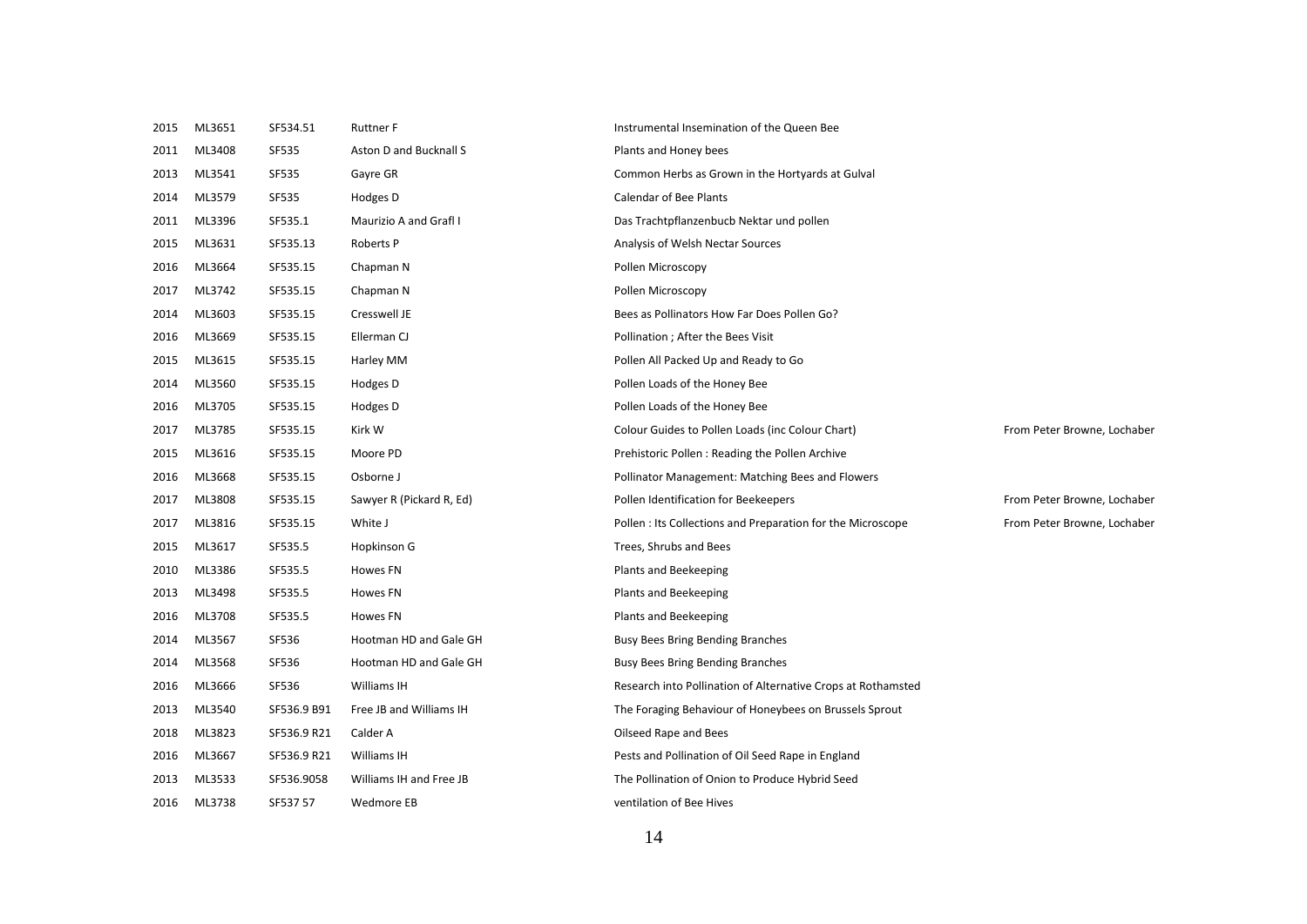| 2013 | ML3534  | SF537.1      | Matheson A                        | Drifting Behaviour in Honeybees                                 |                             |
|------|---------|--------------|-----------------------------------|-----------------------------------------------------------------|-----------------------------|
| 2017 | ML3767  | SF537.15     | Croft IR                          | Allergy to Bee Stings                                           | From Peter Browne, Lochaber |
| 2017 | ML3802  | SF537.17     | Riches H                          | <b>Medical Aspects of Beekeeping</b>                            | From Peter Browne, Lochaber |
| 2011 | ML3418  | SF537.3 B47  | Bent ER                           | Swarm Control Survey                                            |                             |
| 2016 | ML3689  | SF537.3 B47  | Bent ER                           | Swarm Control Survey                                            |                             |
| 2011 | ML3420  | SF537.3 M11  | <b>McArthur AE</b>                | Milestones in Beekeeping and the Swarm Trigger Discovered       |                             |
| 2014 | ML3597  | SF537.3 M38  | Marty A                           | La Chasse aux abeilles                                          |                             |
| 2014 | ML3552  | SF537.3 M86  | <b>Morland DMT</b>                | On the Causes of Swarming in the Honeybee                       |                             |
| 2016 | ML3676  | SF537.3 S53  | Shaw W                            | There are Queen Cells in my Hive. What Should I Do?             |                             |
| 2018 | MLL3824 | SF537.3 S67  | Shaw W                            | A Simple Guide to the Use of the Snelgrove Board                |                             |
| 2016 | ML3728  | SF537.3 S67  | Snelgrove LE                      | Swarm Control and Prevention                                    |                             |
| 2016 | ML3729  | SF537.3 S67  | Snelgrove LE                      | Swarm Control and Prevention                                    |                             |
| 2016 | ML3730  | SF537.3 S67  | Snelgrove LE                      | Swarm Control and Prevention                                    |                             |
| 2011 | ML3440  | SF537.4      | Snelgrove LE                      | The Introduction of Queen Bees                                  |                             |
| 2016 | ML3726  | SF537.4      | Snelgrove LE                      | Introduction of Queen Bees                                      |                             |
| 2013 | ML3549  | SF537.54 W74 | Wilson HP and Milum VG            | Winter Protection for the Honeybee Colony                       |                             |
| 2013 | ML3530  | SF537.7      | <b>Braun</b>                      | Dividing Over-wintering Colonies for Increased Honey Production |                             |
| 2015 | ML3636  | SF537.9      | Bailey L                          | Beekeeping by Numbers                                           |                             |
| 2012 | ML3450  | SF538        | International Beekeeping Congress | Proceedings of the Meeting on Bee Pathology, Gent 1990          |                             |
| 2015 | ML3613  | <b>SF538</b> | Thompson HM and Barnett EM        | Pesticides and Honeybees                                        |                             |
| 2017 | ML3753  | SF538 A85    | Aston D and Bucknall S            | Keeping Healthy Honey Bees                                      | From Peter Browne, Lochaber |
| 2013 | ML3499  | SF538 B15    | Bailey L                          | Infectious Diseases of the Honeybee                             |                             |
| 2013 | ML3536  | SF538 G78    | Ministry of Ag and Fish of GB     | Bee Health and Beekeeping in England and Wales                  |                             |
| 2013 | ML3537  | SF538 G78    | Ministry of Ag and Fish of GB     | Bee Health and Beekeeping in England and Wales                  |                             |
| 2017 | ML3795  | SF538 M88    | Morse R                           | Honey Bee Pests, Predators and Diseases                         | From Peter Browne, Lochaber |
| 2014 | ML3606  | SF538.1      | Sammatoro D                       | Diagnosing Bee Mites                                            |                             |
| 2015 | ML3654  | SF538.2      | Hansen H                          | Honey Bee Brood Disease                                         |                             |
| 2017 | ML3780  | SF538.2      | Hansen H                          | Honey Bee Brood Diseases                                        | From Peter Browne, Lochaber |
| 2018 | ML3831  | SF538.2 G78  | <b>FERA</b>                       | Foulbrood Disease of Honey Bees and Other Common Brood Diseases |                             |
| 2018 | ML3832  | SF538.2 G78  | FERA                              | Foulbrood Disease of Honey Bees and Other Common Brood Diseases |                             |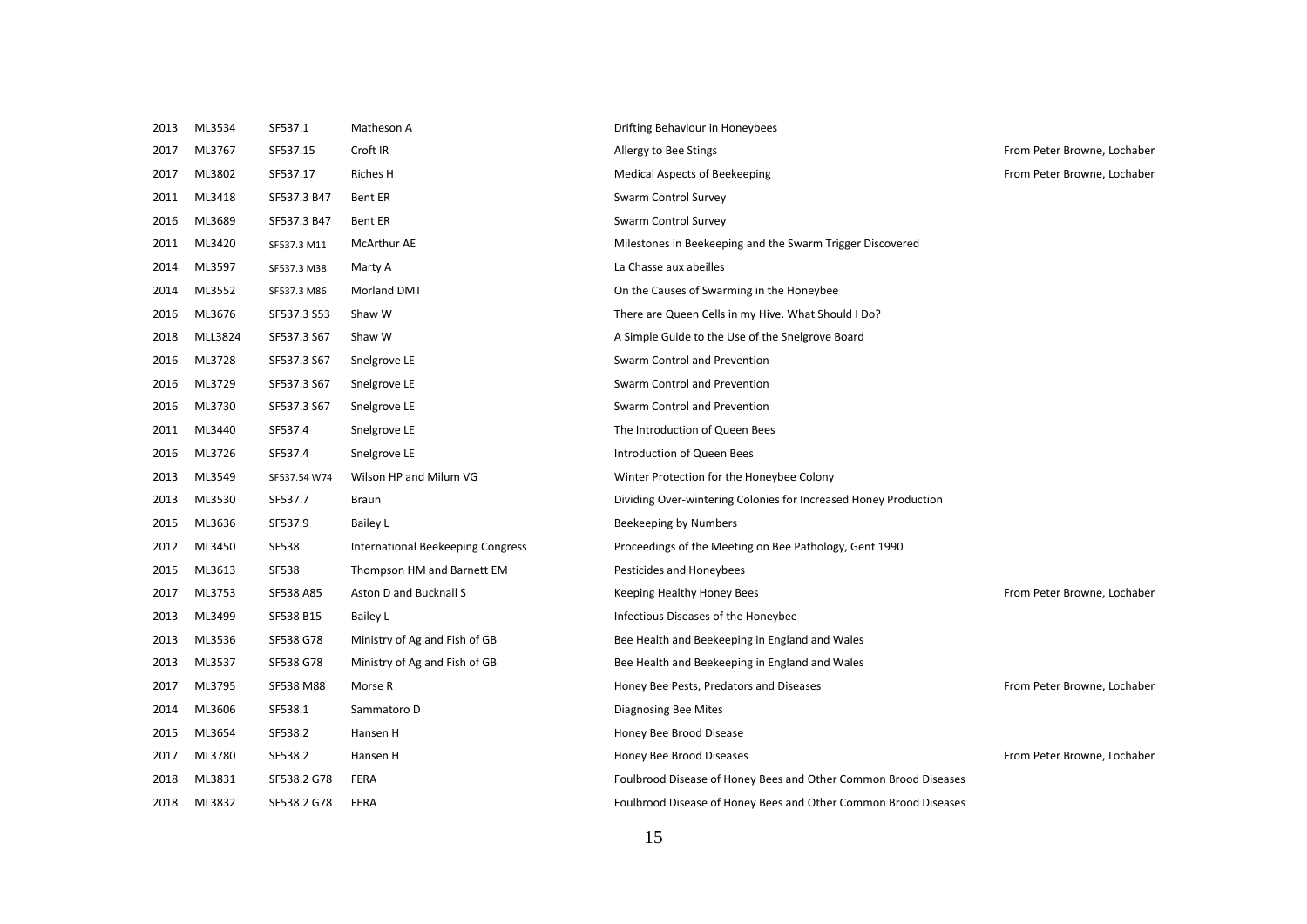| 2015 | ML3644 | SF538.2 G81  | Gregory P                        | Healthy Bees are Happy Bees                                    |                             |
|------|--------|--------------|----------------------------------|----------------------------------------------------------------|-----------------------------|
| 2012 | ML3488 | SF538.21 S93 | Sturtevant AP                    | Development of American Foul Brood, Metabolism and Course      |                             |
| 2012 | ML3472 | SF538.21 T19 | Tarr HLA                         | Studies on European Foul Brood of Bees                         |                             |
| 2012 | ML3481 | SF538.25     | <b>Burnside CE</b>               | Fungus Disease of the Honey Bee                                |                             |
| 2014 | ML3609 | SF538.25     | Heath LAF                        | The Chalk Brood Enigma                                         |                             |
| 2017 | ML3781 | SF538.25     | Heath LAF                        | Development of Chalk Brood in a Honeybee Colony                | From Peter Browne, Lochaber |
| 2014 | ML3600 | SF538.31 B15 | Bailey L                         | The Isle of Wight Disease                                      |                             |
| 2017 | ML3754 | SF538.31 B15 | Bailey L                         | Isle of Wight Disease                                          | From Peter Browne, Lochaber |
| 2014 | ML3571 | SF538.31 F94 | Frow RW                          | Some Experiences with Acarine Disease                          |                             |
| 2014 | ML3572 | SF538.31 F94 | Frow RW                          | Some Experiences with Acarine Disease                          |                             |
| 2014 | ML3551 | SF538.31 R41 | Rennie J                         | Acarine Disease Explained                                      |                             |
| 2014 | ML3556 | SF538.31 R41 | Rennie J                         | Acarine Disease in Hive Bees                                   |                             |
| 2017 | ML3787 | SF538.347    | <b>MAFF</b>                      | Dysentery in Bees                                              | From Peter Browne, Lochaber |
| 2017 | ML3750 | SF538.373    | Adey M et al                     | Pest Control Safe for Bees                                     | From Peter Browne, Lochaber |
| 2012 | ML3489 | SF538.373    | <b>Bourne All</b>                | Poisoning of Honeybees by Orchard Sprays                       |                             |
| 2013 | ML3529 | SF538.373    | Hammer O and Karmo E             | Plantesbesryttelses Midlers Giftighed                          |                             |
| 2014 | ML3610 | SF538.373    | Robinson J and Fisher JP         | The Discovery and Development of Insecticides                  |                             |
| 2015 | ML3614 | SF538.373    | Winfield A                       | Insecticides and Beneficial Insects                            |                             |
| 2012 | ML3483 | SF538.38     | Apimondia                        | Diagnose und Therapie der Varroatose                           |                             |
| 2014 | ML3601 | SF538.38     | <b>Ball B</b>                    | Varroa jacobsoni Host Parasite Pathogen Interactions           |                             |
| 2015 | ML3656 | SF538.38     | Devon Apicultural Research Group | Living with Varroa Jacobsoni                                   |                             |
| 2015 | ML3661 | SF538.38     | Devon Apicultural Research Group | Living with Varroa Jacobsoni                                   |                             |
| 2017 | ML3771 | SF538.38     | Dietz A and Herman HF            | Biology, Detection and Control of Varroa jacobsoni             | From Peter Browne, Lochaber |
| 2017 | ML3789 | SF538.38     | <b>MAFF</b>                      | Varroosis; A Parasitic infection of Honey Bees                 | From Peter Browne, Lochaber |
| 2014 | ML3602 | SF538.38     | Martin SJ                        | The Varroa jacobsoni Reproductive Cycles Puzzle                |                             |
| 2017 | ML3790 | SF538.38     | Matheson A                       | Living with Varroa                                             | From Peter Browne, Lochaber |
| 2017 | ML3792 | SF538.38     | Mobus B and de Bruyn C           | New Varroa Handbook                                            | From Peter Browne, Lochaber |
| 2017 | ML3803 | SF538.38     | <b>Ritter W</b>                  | Varroa Disease of the Honey Bee                                | From Peter Browne, Lochaber |
| 2015 | ML3632 | SF538.5      | Duggan RM                        | Bees and their Predators in Far-away Places                    |                             |
| 2018 | ML3829 | SF538.5      | FERA                             | The Small Hive Beetle: A Serious Threat to European Apiculture |                             |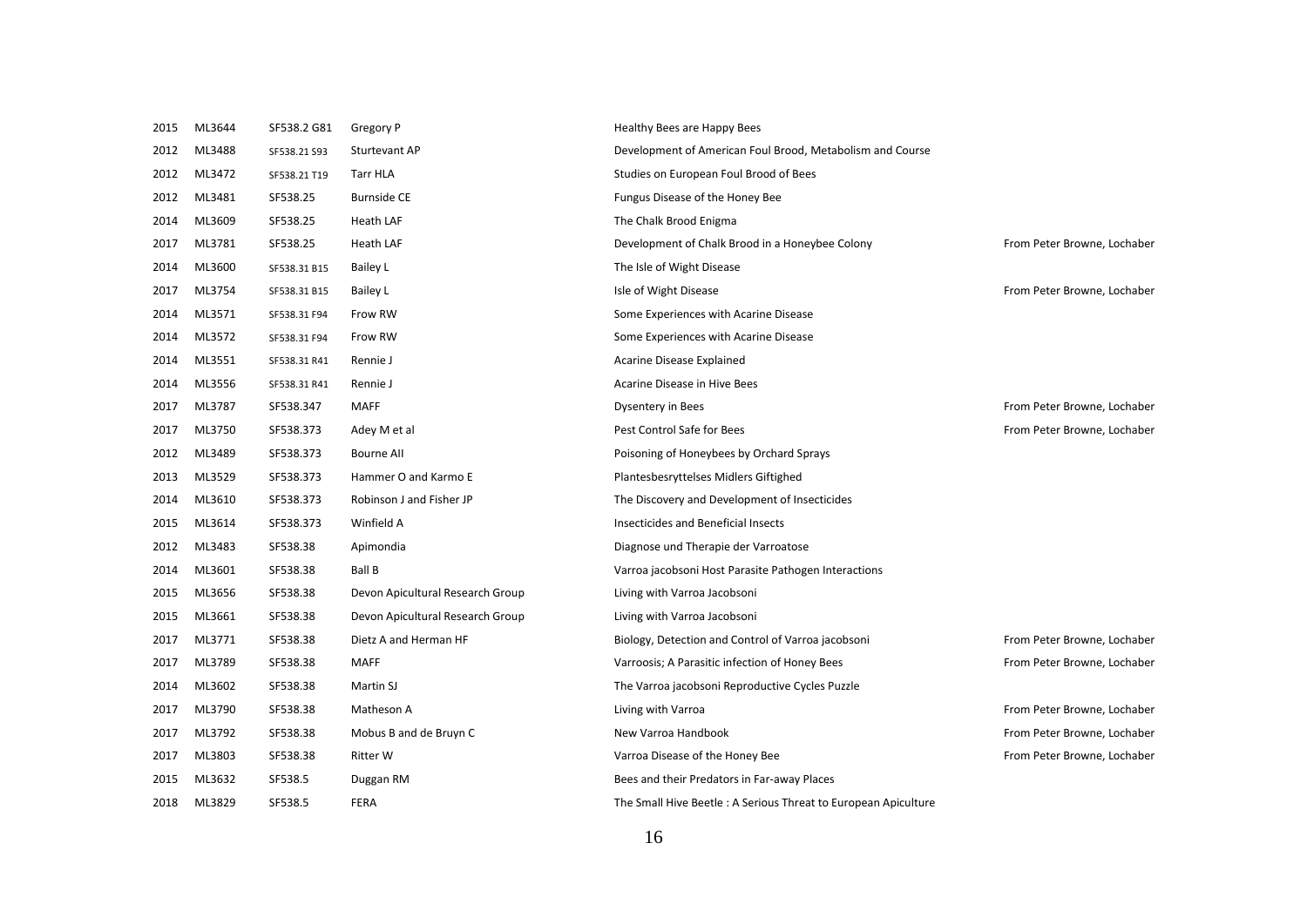| 2018 | ML3830 | SF538.5      | <b>FERA</b>                            | The Small Hive Beetle: A Serious Threat to European Apiculture  |                             |
|------|--------|--------------|----------------------------------------|-----------------------------------------------------------------|-----------------------------|
| 2014 | ML3554 | SF538.G78    | GB Ministry of Ag. and Fish.           | Diseases of Bees                                                |                             |
| 2014 | ML3555 | SF538.G78    | GB Ministry of Ag. and Fish.           | Diseases of Bees                                                |                             |
| 2017 | ML3765 | <b>SF539</b> | Crane E                                | A Book of Honey                                                 | From Peter Browne, Lochaber |
| 2017 | ML3804 | SF539        | Rounce J                               | Honey from Source to Sale and Show-bench                        | From Peter Browne, Lochaber |
| 2011 | ML3397 | SF539        | Zander, Koch and Maurizio              | Das Honig                                                       |                             |
| 2012 | ML3456 | SF539.19     | <b>Bishop H</b>                        | Robbing the Bees                                                |                             |
| 2015 | ML3660 | SF539.23     | Couston R                              | Cooperative Honey Handling and Extracting Techniques            |                             |
| 2011 | ML3429 | SF539.4      | Herrold-Hempsall W                     | Producing, Preparing, Exhibiting and Judging Bee Products       |                             |
| 2013 | ML3501 | SF539.4      | Herrold-Hempsall W                     | Producing, Preparing, Exhibiting and Judging Bee Products       |                             |
| 2013 | ML3535 | SF539.6      | Ministry of Ag and Fish of GB          | Honey                                                           |                             |
| 2015 | ML3626 | SF539.7      | Calder M                               | Recipes using Beeswax                                           |                             |
| 2012 | ML3490 | SF539.9 R45  | Smith MV                               | Production of Royal Jelly                                       |                             |
| 2017 | ML3762 | SF540.3      | Calder M                               | Sweet and Savoury Honey Recipes                                 | From Peter Browne, Lochaber |
| 2017 | ML3769 | SF540.3      | Dalby B                                | Honey Recipes for Microwave Cookery                             | From Peter Browne, Lochaber |
| 2015 | ML3646 | SF540.3      | Fortnum and Mason                      | Honey and Preserves                                             |                             |
| 2017 | ML3793 | SF540.3 M71  | <b>Molboer Apiary</b>                  | Cumbrian Cookery Book                                           | From Peter Browne, Lochaber |
| 2017 | ML3749 | SF540.53     | Acton B and Duncan P                   | <b>Making Mead</b>                                              | From Peter Browne, Lochaber |
| 2017 | ML3770 | SF540.53     | Dennis CB                              | <b>Background to Meadmaking</b>                                 | From Peter Browne, Lochaber |
| 2017 | ML3778 | SF540.53     | Furness C                              | Honey Wines and Beers                                           | From Peter Browne, Lochaber |
| 2012 | ML3464 | SF540.7      | Havenhand G                            | Honey, Nature's Golden Healer                                   |                             |
| 2012 | ML3459 | TT876        | Staniforth A                           | <b>Straw and Straw Craftsmen</b>                                |                             |
| 2016 | ML3672 |              | <b>Burges HD</b>                       | Control of Wax Moths; Physical, Chemical and Biological methods |                             |
| 2016 | ML3671 |              | Cooper J                               | Aberdeen and District Beekeepers Association 1910-2010          |                             |
| 2016 | ML3733 |              | De Gelieu J (trans C Stirling -Graham) | The Bee Preserver                                               |                             |
| 2016 | ML3710 |              | Keys T                                 | <b>Practical Bee Master</b>                                     |                             |
| 2016 | ML3673 |              | Louveaux J et al                       | Methods of Melissopalynology                                    |                             |
| 2016 | ML3678 |              | Marshall RE et al                      | Pollination of Orchard Fruits in Michigan                       |                             |
| 2016 | ML3679 |              | Marshall RE et al                      | Pollination of Orchard Fruits in Michigan                       |                             |
| 2016 | ML3722 |              | Root AI Company                        | Gleanings in Bee Culture                                        |                             |